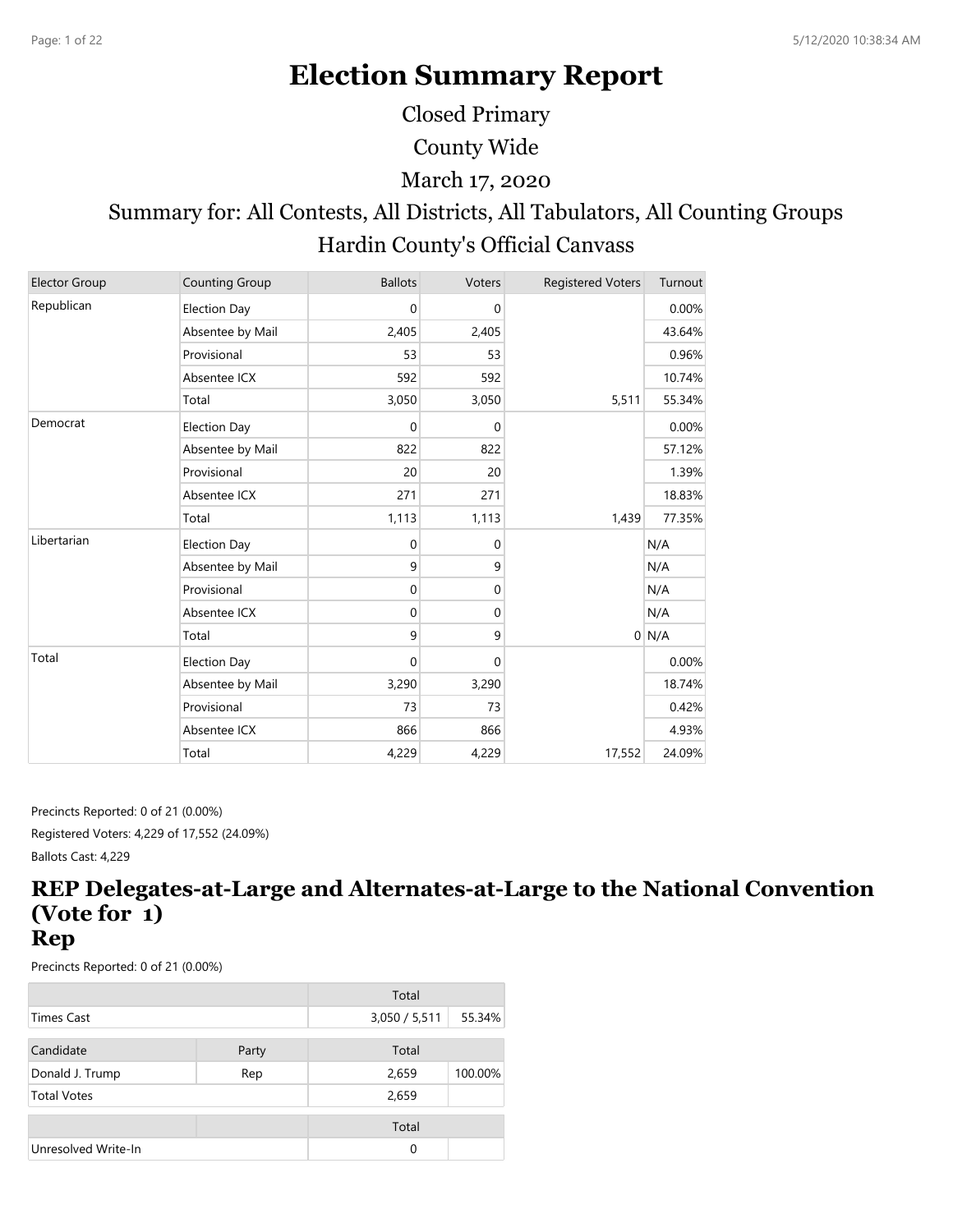#### **REP District Delegates and Alternates to the National Convention - 5th District (Vote for 1) Rep**

Precincts Reported: 0 of 21 (0.00%)

|                     |       | Total         |         |
|---------------------|-------|---------------|---------|
| <b>Times Cast</b>   |       | 3,050 / 5,511 | 55.34%  |
| Candidate           | Party | Total         |         |
| Donald J. Trump     | Rep   | 2,619         | 100.00% |
| <b>Total Votes</b>  |       | 2,619         |         |
|                     |       | Total         |         |
| Unresolved Write-In |       | 0             |         |

#### **REP Representative To Congress (5th District) (Vote for 1) Rep**

Precincts Reported: 0 of 21 (0.00%)

|                     |       | Total         |         |
|---------------------|-------|---------------|---------|
| <b>Times Cast</b>   |       | 3,050 / 5,511 | 55.34%  |
| Candidate           | Party | Total         |         |
| Bob Latta           | Rep   | 2,658         | 100.00% |
| <b>Total Votes</b>  |       | 2,658         |         |
|                     |       | Total         |         |
| Unresolved Write-In |       | 0             |         |

#### **REP Justice Of The Supreme Court (1/1/2021) (Vote for 1) Rep**

Precincts Reported: 0 of 21 (0.00%)

|                     |       | Total         |         |
|---------------------|-------|---------------|---------|
| <b>Times Cast</b>   |       | 3,050 / 5,511 | 55.34%  |
|                     |       |               |         |
| Candidate           | Party | Total         |         |
| Sharon L. Kennedy   | Rep   | 2,474         | 100.00% |
| <b>Total Votes</b>  |       | 2,474         |         |
|                     |       | Total         |         |
|                     |       |               |         |
| Unresolved Write-In |       | $\Omega$      |         |

#### **REP Justice Of The Supreme Court (1/2/2021) (Vote for 1) Rep**

|                     |       | Total         |         |
|---------------------|-------|---------------|---------|
| <b>Times Cast</b>   |       | 3,050 / 5,511 | 55.34%  |
| Candidate           | Party | Total         |         |
| Judi French         | Rep   | 2,381         | 100.00% |
| <b>Total Votes</b>  |       | 2,381         |         |
|                     |       | Total         |         |
| Unresolved Write-In |       | 0             |         |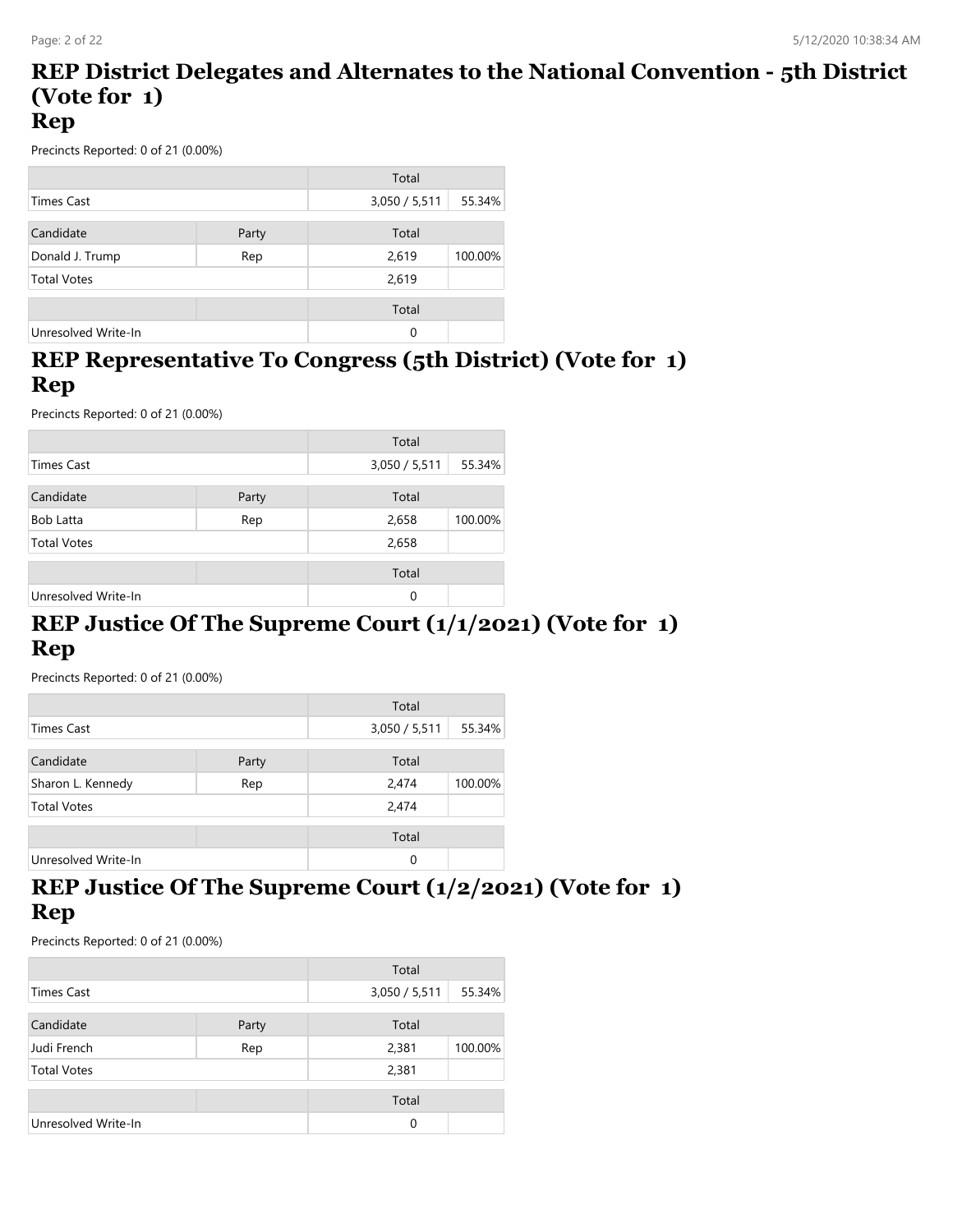# **REP Judge of the Court of Appeals 3rd (Vote for 1) Rep**

Precincts Reported: 0 of 21 (0.00%)

|                     |       | Total         |         |
|---------------------|-------|---------------|---------|
| <b>Times Cast</b>   |       | 3,050 / 5,511 | 55.34%  |
| Candidate           | Party | Total         |         |
| Mark C. Miller      | Rep   | 2,487         | 100.00% |
| <b>Total Votes</b>  |       | 2,487         |         |
|                     |       | Total         |         |
| Unresolved Write-In |       | 0             |         |

# **REP Member of State Central Committee, Man (Vote for 1) Rep**

Precincts Reported: 0 of 21 (0.00%)

|                     |       | Total         |         |
|---------------------|-------|---------------|---------|
| <b>Times Cast</b>   |       | 3,050 / 5,511 | 55.34%  |
| Candidate           | Party | Total         |         |
| Robert E. Campbell  | Rep   | 2,444         | 100.00% |
| <b>Total Votes</b>  |       | 2,444         |         |
|                     |       | Total         |         |
| Unresolved Write-In |       | 0             |         |

#### **REP Member of State Central Committee, Woman (Vote for 1) Rep**

Precincts Reported: 0 of 21 (0.00%)

|                     |       | Total         |         |
|---------------------|-------|---------------|---------|
| <b>Times Cast</b>   |       | 3,050 / 5,511 | 55.34%  |
| Candidate           | Party | Total         |         |
| Gina R. Campbell    | Rep   | 2,392         | 100.00% |
| <b>Total Votes</b>  |       | 2,392         |         |
|                     |       | Total         |         |
| Unresolved Write-In |       | 0             |         |

#### **REP Representative to Congress 83rd District (Vote for 1) Rep**

|                     |       | Total         |         |
|---------------------|-------|---------------|---------|
| <b>Times Cast</b>   |       | 3,050 / 5,511 | 55.34%  |
| Candidate           | Party | Total         |         |
| Jon Cross           | Rep   | 2,569         | 100.00% |
| <b>Total Votes</b>  |       | 2,569         |         |
|                     |       | Total         |         |
| Unresolved Write-In |       | 0             |         |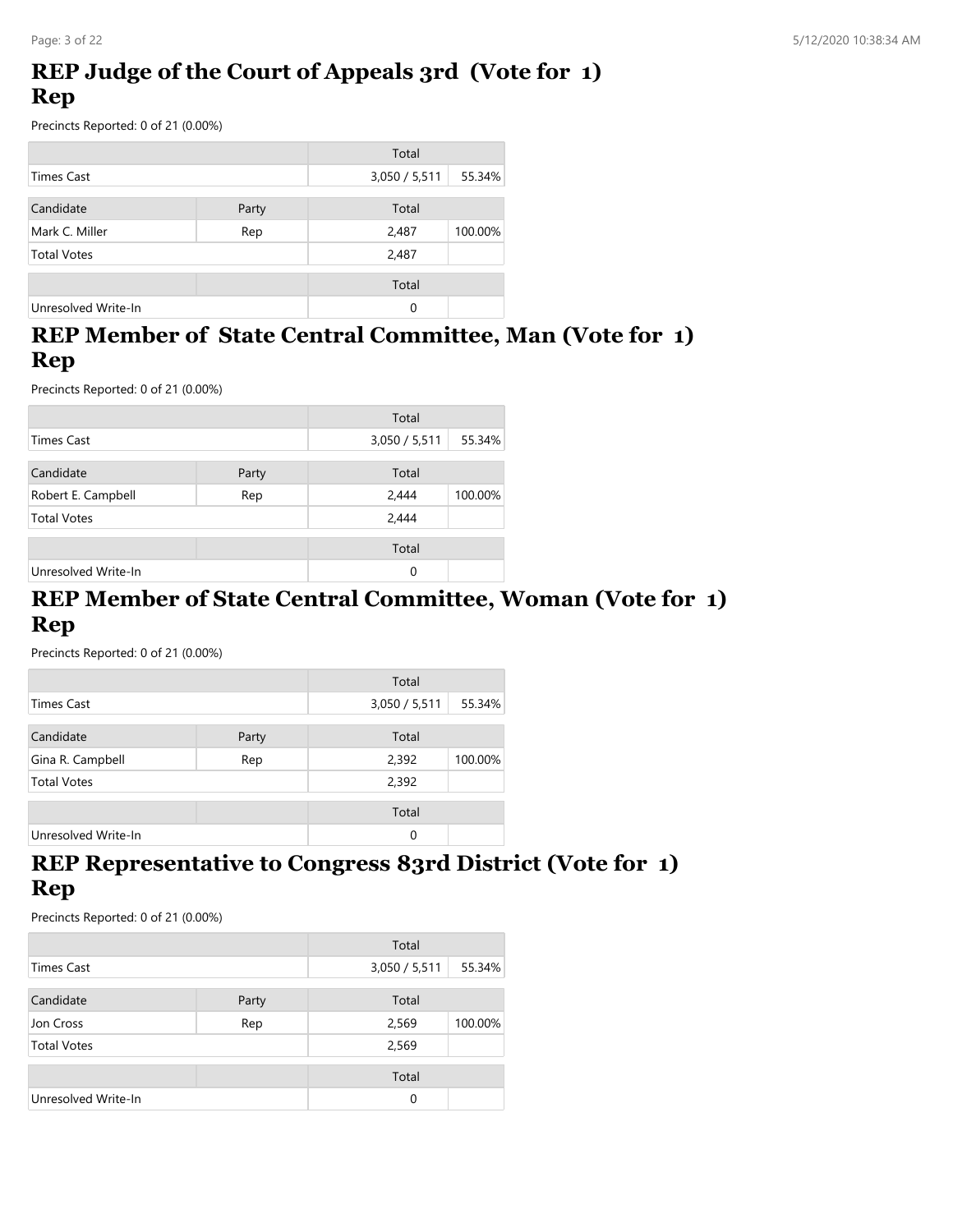# **REP Judge Of The Court Of Common Pleas (Vote for 1) Rep**

Precincts Reported: 0 of 21 (0.00%)

|                     |       | Total         |         |
|---------------------|-------|---------------|---------|
| <b>Times Cast</b>   |       | 3,050 / 5,511 | 55.34%  |
| Candidate           | Party | Total         |         |
| Steve Christopher   | Rep   | 2,673         | 100.00% |
| <b>Total Votes</b>  |       | 2,673         |         |
|                     |       | Total         |         |
| Unresolved Write-In |       | 0             |         |

# **REP County Commissioner (1-2-2021) (Vote for 1) Rep**

Precincts Reported: 0 of 21 (0.00%)

|                     |       | Total         |        |
|---------------------|-------|---------------|--------|
| Times Cast          |       | 3,050 / 5,511 | 55.34% |
| Candidate           | Party | Total         |        |
| <b>Russell Blue</b> | Rep   | 984           | 33.85% |
| Alan J. Long        | Rep   | 864           | 29.72% |
| Fred M. Rush<br>Rep |       | 1,059         | 36.43% |
| <b>Total Votes</b>  |       | 2,907         |        |
|                     |       | Total         |        |
| Unresolved Write-In |       | $\Omega$      |        |

# **REP County Commissioner (1-3-2021) (Vote for 1) Rep**

Precincts Reported: 0 of 21 (0.00%)

|                     |       | Total         |        |
|---------------------|-------|---------------|--------|
| <b>Times Cast</b>   |       | 3,050 / 5,511 | 55.34% |
| Candidate           | Party | Total         |        |
| <b>Bob Carder</b>   | Rep   | 909           | 31.34% |
| Roger E. Crowe      | Rep   | 1,991         | 68.66% |
| <b>Total Votes</b>  |       | 2,900         |        |
|                     |       | Total         |        |
| Unresolved Write-In |       | $\Omega$      |        |

#### **REP Prosecuting Attorney (Vote for 1) Rep**

|                     |       | Total         |         |
|---------------------|-------|---------------|---------|
| <b>Times Cast</b>   |       | 3,050 / 5,511 | 55.34%  |
| Candidate           | Party | Total         |         |
| Bradford W. Bailey  | Rep   | 2,593         | 100.00% |
| <b>Total Votes</b>  |       | 2,593         |         |
|                     |       | Total         |         |
| Unresolved Write-In |       | 0             |         |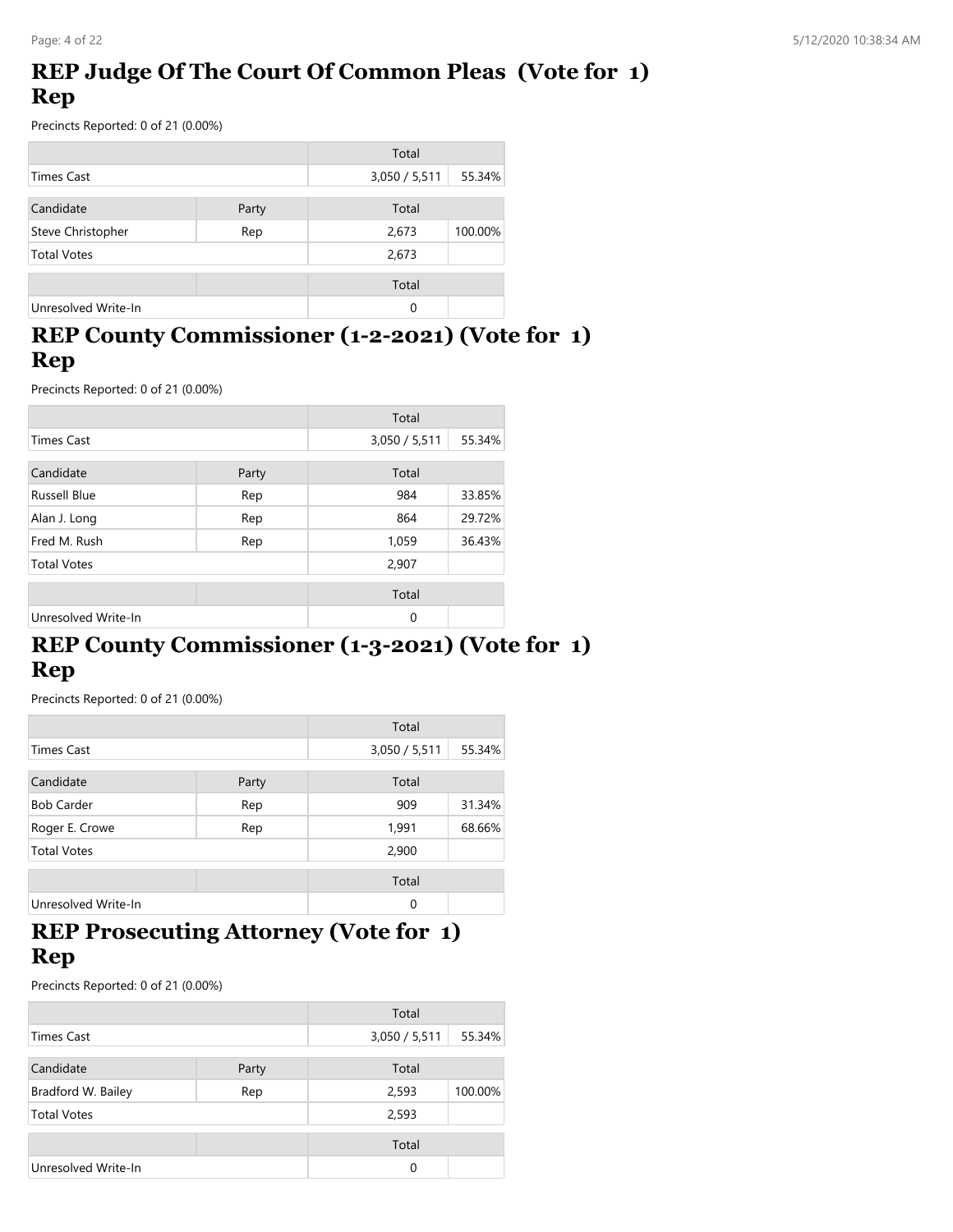# **REP Clerk Of Court Of Common Pleas (Vote for 1) Rep**

Precincts Reported: 0 of 21 (0.00%)

|                     |       | Total         |         |
|---------------------|-------|---------------|---------|
| <b>Times Cast</b>   |       | 3,050 / 5,511 | 55.34%  |
| Candidate           | Party | Total         |         |
| Stefani C. Epling   | Rep   | 2,492         | 100.00% |
| <b>Total Votes</b>  |       | 2,492         |         |
|                     |       | Total         |         |
| Unresolved Write-In |       | 0             |         |

# **REP Sheriff (Vote for 1) Rep**

Precincts Reported: 0 of 21 (0.00%)

|                     |       | Total         |         |
|---------------------|-------|---------------|---------|
| <b>Times Cast</b>   |       | 3,050 / 5,511 | 55.34%  |
| Candidate           | Party | Total         |         |
| Keith A. Everhart   | Rep   | 2,744         | 100.00% |
| <b>Total Votes</b>  |       | 2,744         |         |
|                     |       | Total         |         |
| Unresolved Write-In |       | 0             |         |

#### **REP County Recorder (Vote for 1) Rep**

Precincts Reported: 0 of 21 (0.00%)

|                         |       | Total         |         |
|-------------------------|-------|---------------|---------|
| Times Cast              |       | 3,050 / 5,511 | 55.34%  |
| Candidate               | Party | Total         |         |
| Brenda Jolene Rainsburg | Rep   | 2,674         | 100.00% |
| <b>Total Votes</b>      |       | 2,674         |         |
|                         |       | Total         |         |
| Unresolved Write-In     |       | 0             |         |

# **REP County Treasurer (Vote for 1) Rep**

|                     |       | Total         |         |
|---------------------|-------|---------------|---------|
| <b>Times Cast</b>   |       | 3,050 / 5,511 | 55.34%  |
| Candidate           | Party | Total         |         |
| Denise K. Althauser | Rep   | 2,680         | 100.00% |
| <b>Total Votes</b>  |       | 2,680         |         |
|                     |       | Total         |         |
| Unresolved Write-In |       | 0             |         |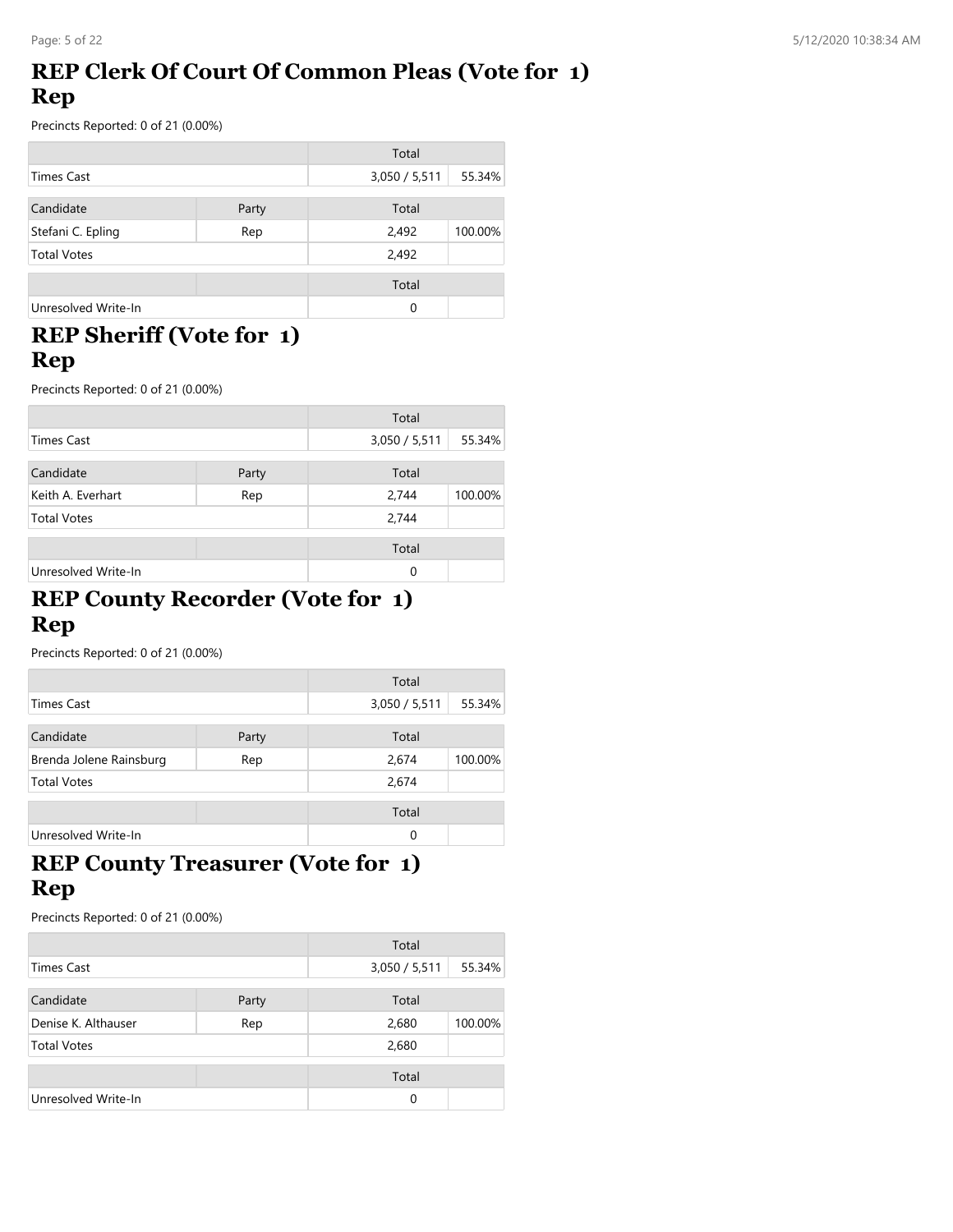#### **REP County Engineer (Vote for 1) Rep**

Precincts Reported: 0 of 21 (0.00%)

|                     |       | Total         |         |
|---------------------|-------|---------------|---------|
| <b>Times Cast</b>   |       | 3,050 / 5,511 | 55.34%  |
| Candidate           | Party | Total         |         |
| Lucas Underwood     | Rep   | 2,678         | 100.00% |
| <b>Total Votes</b>  |       | 2,678         |         |
|                     |       | Total         |         |
| Unresolved Write-In |       | 0             |         |

# **REP Coroner (Vote for 1) Rep**

Precincts Reported: 0 of 21 (0.00%)

|                      |       | Total         |         |
|----------------------|-------|---------------|---------|
| <b>Times Cast</b>    |       | 3,050 / 5,511 | 55.34%  |
| Candidate            | Party | Total         |         |
| Lawrence J. Kuk, Jr. | Rep   | 2,641         | 100.00% |
| <b>Total Votes</b>   |       | 2,641         |         |
|                      |       | Total         |         |
| Unresolved Write-In  |       | $\Omega$      |         |

#### **Republican Central Committee Member - KENTON 1 01 (Vote for 1) Rep**

Precincts Reported: 0 of 1 (0.00%)

|                     |       | Total     |         |
|---------------------|-------|-----------|---------|
| Times Cast          |       | 123 / 215 | 57.21%  |
| Candidate           | Party | Total     |         |
| James C. Finch      | Rep   | 92        | 100.00% |
| <b>Total Votes</b>  |       | 92        |         |
|                     |       | Total     |         |
| Unresolved Write-In |       | 0         |         |

#### **Republican Central Committee Member - KENTON 2 02 (Vote for 1) Rep**

|                     |       | Total     |        |
|---------------------|-------|-----------|--------|
| Times Cast          |       | 269 / 477 | 56.39% |
|                     |       |           |        |
| Candidate           | Party | Total     |        |
| NO CANDIDATE FILED  |       |           |        |
| <b>Total Votes</b>  |       | 0         |        |
|                     |       | Total     |        |
| Unresolved Write-In |       | 0         |        |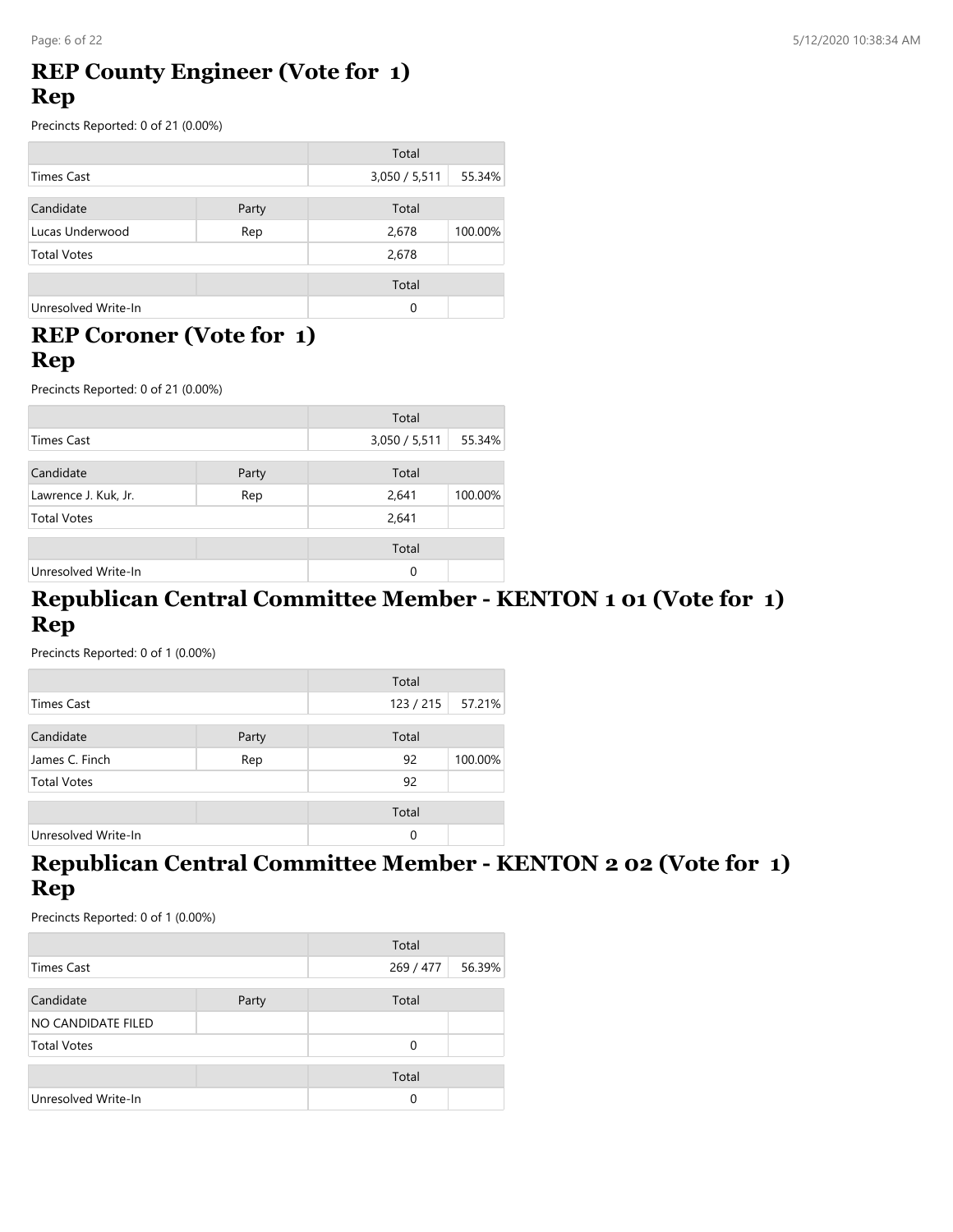# **Republican Central Committee Member - KENTON 3 03 (Vote for 1) Rep**

Precincts Reported: 0 of 1 (0.00%)

|                     |       | Total     |        |
|---------------------|-------|-----------|--------|
| Times Cast          |       | 147 / 256 | 57.42% |
|                     |       |           |        |
| Candidate           | Party | Total     |        |
| NO CANDIDATE FILED  |       |           |        |
| <b>Total Votes</b>  |       | 0         |        |
|                     |       |           |        |
|                     |       | Total     |        |
| Unresolved Write-In |       | 0         |        |

# **Republican Central Committee Member - KENTON 4 04 (Vote for 1) Rep**

Precincts Reported: 0 of 1 (0.00%)

|                     |       | Total   |        |
|---------------------|-------|---------|--------|
| <b>Times Cast</b>   |       | 101/169 | 59.76% |
| Candidate           | Party | Total   |        |
| NO CANDIDATE FILED  |       |         |        |
| <b>Total Votes</b>  |       | 0       |        |
|                     |       | Total   |        |
| Unresolved Write-In |       | 0       |        |

# **Republican Central Committee Member - DUNKIRK/BLANCHARD 05 (Vote for 1)**

# **Rep**

Precincts Reported: 0 of 1 (0.00%)

|                     |       | Total     |         |
|---------------------|-------|-----------|---------|
| Times Cast          |       | 147 / 303 | 48.51%  |
| Candidate           | Party | Total     |         |
| Christine Lawrence  |       | 121       | 100.00% |
| <b>Total Votes</b>  |       | 121       |         |
|                     |       | Total     |         |
| Unresolved Write-In |       | $\Omega$  |         |

#### **Republican Central Committee Member - BUCK 06 (Vote for 1) Rep**

|                     |       | Total    |         |
|---------------------|-------|----------|---------|
| Times Cast          |       | 111/185  | 60.00%  |
| Candidate           | Party | Total    |         |
| Kerri Modd          | Rep   | 93       | 100.00% |
| <b>Total Votes</b>  |       | 93       |         |
|                     |       | Total    |         |
| Unresolved Write-In |       | $\Omega$ |         |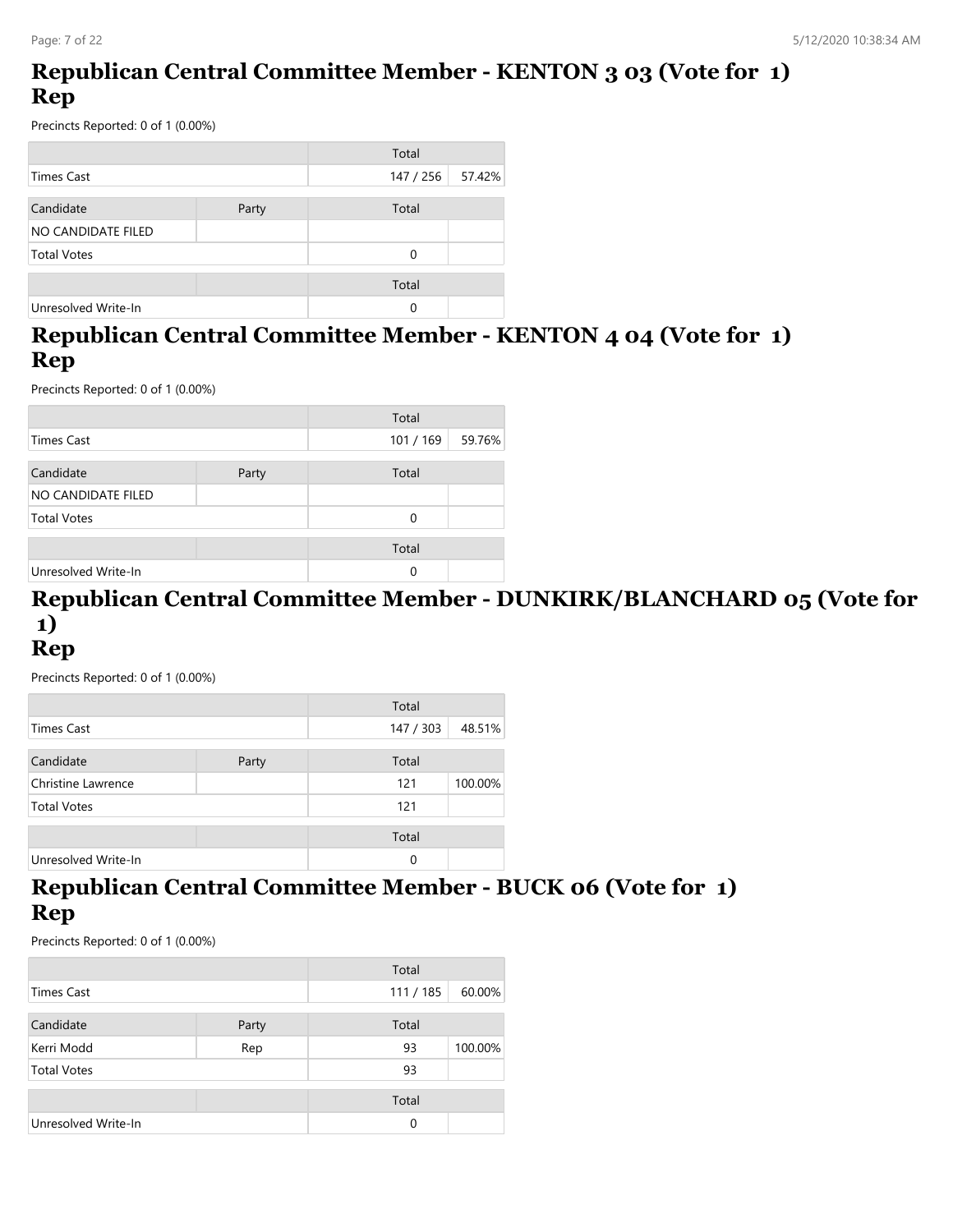# **Republican Central Committee Member - CESSNA 07 (Vote for 1) Rep**

Precincts Reported: 0 of 1 (0.00%)

|                      |       | Total   |         |
|----------------------|-------|---------|---------|
| Times Cast           |       | 112/132 | 84.85%  |
| Candidate            | Party | Total   |         |
| <b>Gerald Potter</b> | Rep   | 89      | 100.00% |
| <b>Total Votes</b>   |       | 89      |         |
|                      |       | Total   |         |
| Unresolved Write-In  |       | 0       |         |

# **Republican Central Committee Member - DUDLEY 08 (Vote for 1) Rep**

Precincts Reported: 0 of 1 (0.00%)

|                     |       | Total   |        |
|---------------------|-------|---------|--------|
| <b>Times Cast</b>   |       | 118/217 | 54.38% |
|                     |       |         |        |
| Candidate           | Party | Total   |        |
| NO CANDIDATE FILED  |       |         |        |
| <b>Total Votes</b>  |       | 0       |        |
|                     |       | Total   |        |
|                     |       |         |        |
| Unresolved Write-In |       | 0       |        |

#### **Republican Central Committee Member - GOSHEN 09 (Vote for 1) Rep**

Precincts Reported: 0 of 1 (0.00%)

|                     |       | Total  |         |
|---------------------|-------|--------|---------|
| <b>Times Cast</b>   |       | 91/171 | 53.22%  |
| Candidate           | Party | Total  |         |
| Robert W. Wood      | Rep   | 76     | 100.00% |
| <b>Total Votes</b>  |       | 76     |         |
|                     |       | Total  |         |
| Unresolved Write-In |       | 0      |         |

# **Republican Central Committee Member - MT VICTORY/RIDGEWAY/HALE 10 (Vote for 1)**

#### **Rep**

|                        |       | Total     |         |
|------------------------|-------|-----------|---------|
| <b>Times Cast</b>      |       | 149 / 320 | 46.56%  |
| Candidate              | Party | Total     |         |
| Rosalie Elliott<br>Rep |       | 133       | 100.00% |
| <b>Total Votes</b>     |       | 133       |         |
|                        |       | Total     |         |
| Unresolved Write-In    |       | 0         |         |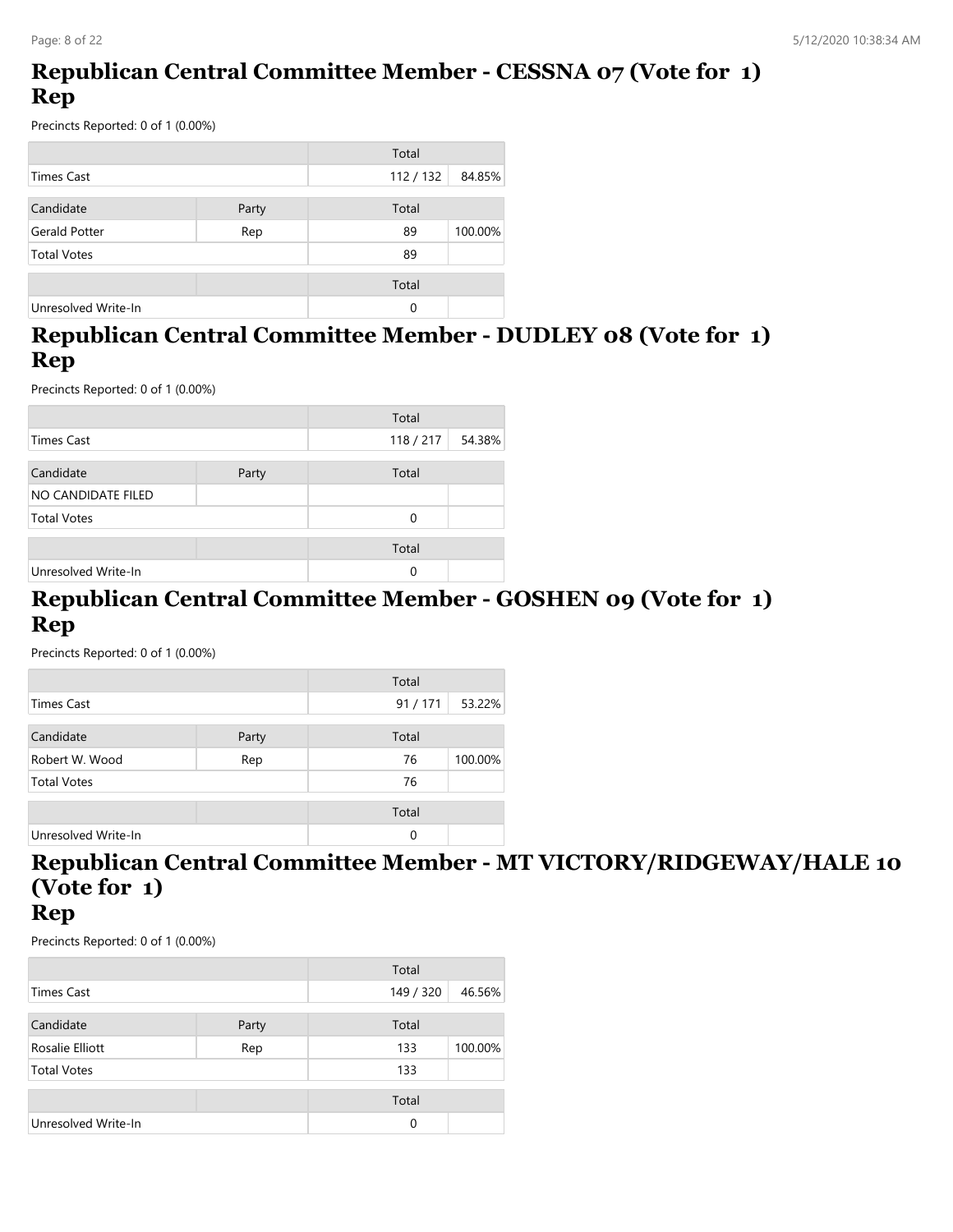# **Republican Central Committee Member - FOREST/JACKSON 11 (Vote for 1) Rep**

Precincts Reported: 0 of 1 (0.00%)

|                     |       | Total     |        |
|---------------------|-------|-----------|--------|
| <b>Times Cast</b>   |       | 165 / 336 | 49.11% |
|                     |       |           |        |
| Candidate           | Party | Total     |        |
| NO CANDIDATE FILED  |       |           |        |
| <b>Total Votes</b>  |       | 0         |        |
|                     |       |           |        |
|                     |       | Total     |        |
| Unresolved Write-In |       | 0         |        |

# **Republican Central Committee Member - ADA NORTH 12 (Vote for 1) Rep**

Precincts Reported: 0 of 1 (0.00%)

|                     |       | Total     |         |
|---------------------|-------|-----------|---------|
| <b>Times Cast</b>   |       | 134 / 233 | 57.51%  |
|                     |       |           |         |
| Candidate           | Party | Total     |         |
| Peter A. Previte    | Rep   | 118       | 100.00% |
| <b>Total Votes</b>  |       | 118       |         |
|                     |       | Total     |         |
| Unresolved Write-In |       | 0         |         |

#### **Republican Central Committee Member - ADA SOUTH 13 (Vote for 1) Rep**

Precincts Reported: 0 of 1 (0.00%)

|                     |       | Total     |         |
|---------------------|-------|-----------|---------|
| Times Cast          |       | 178 / 299 | 59.53%  |
| Candidate           | Party | Total     |         |
| Robert C. Simmons   | Rep   | 166       | 100.00% |
| <b>Total Votes</b>  |       | 166       |         |
|                     |       | Total     |         |
| Unresolved Write-In |       | $\Omega$  |         |

#### **Republican Central Committee Member - LIBERTY 14 (Vote for 1) Rep**

|                     |       | Total     |        |
|---------------------|-------|-----------|--------|
| Times Cast          |       | 233 / 469 | 49.68% |
|                     |       |           |        |
| Candidate           | Party | Total     |        |
| NO CANDIDATE FILED  |       |           |        |
| <b>Total Votes</b>  |       | 0         |        |
|                     |       | Total     |        |
| Unresolved Write-In |       | 0         |        |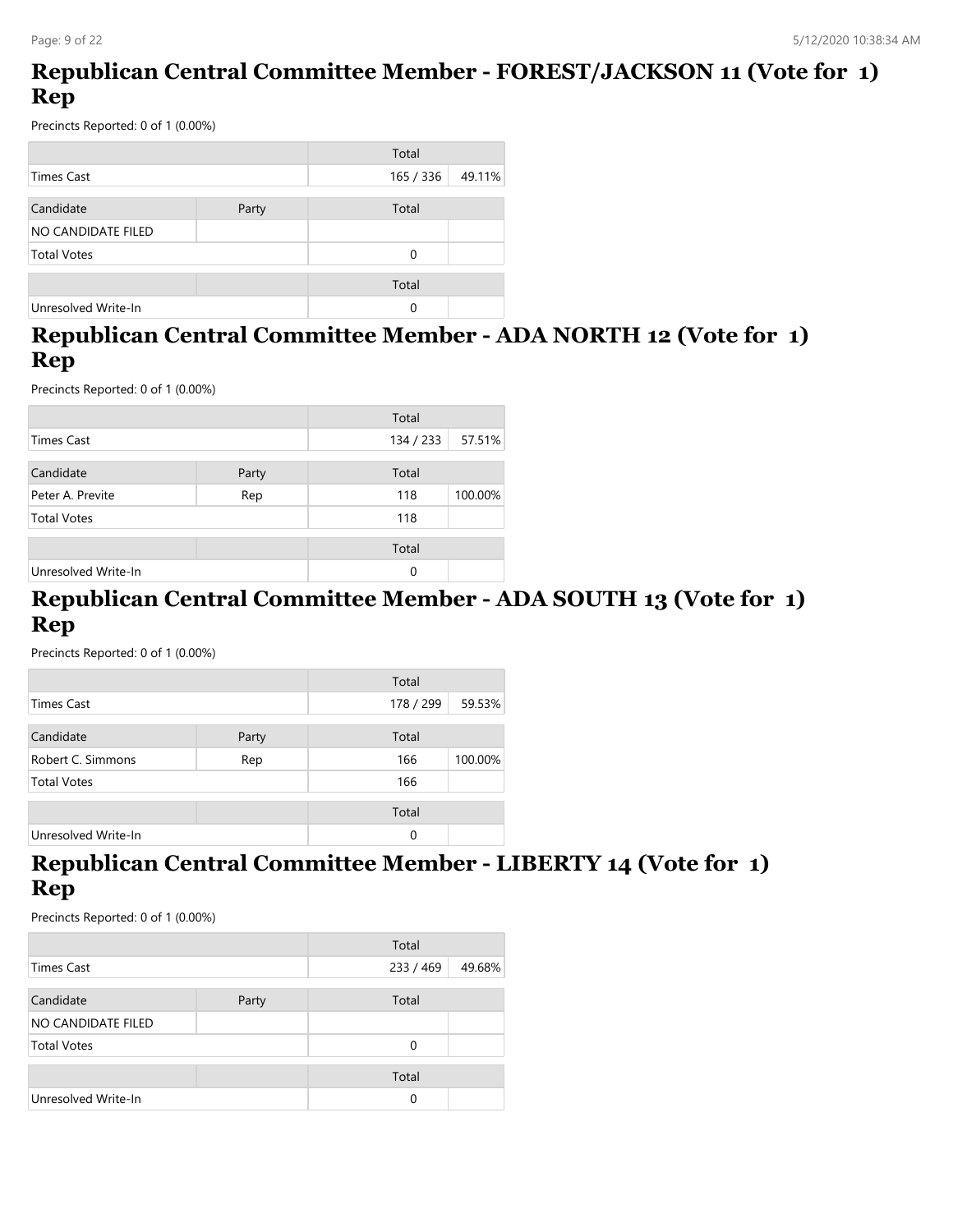# **Republican Central Committee Member - LYNN 15 (Vote for 1) Rep**

Precincts Reported: 0 of 1 (0.00%)

|                       |       | Total    |         |
|-----------------------|-------|----------|---------|
| Times Cast            |       | 98 / 171 | 57.31%  |
| Candidate             | Party | Total    |         |
| Thomas E. Wilcox, Jr. | Rep   | 82       | 100.00% |
| <b>Total Votes</b>    |       | 82       |         |
|                       |       | Total    |         |
| Unresolved Write-In   |       | 0        |         |

# **Republican Central Committee Member - ALGER/MCGUFFEY/MARION 16 (Vote for 1)**

#### **Rep**

Precincts Reported: 0 of 1 (0.00%)

|                     |       | Total     |         |
|---------------------|-------|-----------|---------|
| <b>Times Cast</b>   |       | 212 / 379 | 55.94%  |
| Candidate           | Party | Total     |         |
| Charles VanDyne     | Rep   | 194       | 100.00% |
| <b>Total Votes</b>  |       | 194       |         |
|                     |       | Total     |         |
| Unresolved Write-In |       | 0         |         |

#### **Republican Central Committee Member - MCDONALD 17 (Vote for 1) Rep**

Precincts Reported: 0 of 1 (0.00%)

|                       |       | Total   |         |
|-----------------------|-------|---------|---------|
| Times Cast            |       | 122/208 | 58.65%  |
|                       |       |         |         |
| Candidate             | Party | Total   |         |
| Robert L. Radway, Jr. | Rep   | 95      | 100.00% |
| <b>Total Votes</b>    |       | 95      |         |
|                       |       | Total   |         |
| Unresolved Write-In   |       | 0       |         |

#### **Republican Central Committee Member - PLEASANT 18 (Vote for 1) Rep**

|                     |       | Total     |         |
|---------------------|-------|-----------|---------|
| <b>Times Cast</b>   |       | 270 / 468 | 57.69%  |
| Candidate           | Party | Total     |         |
| Ron B. Rogers       | Rep   | 233       | 100.00% |
| <b>Total Votes</b>  |       | 233       |         |
|                     |       | Total     |         |
| Unresolved Write-In |       | 0         |         |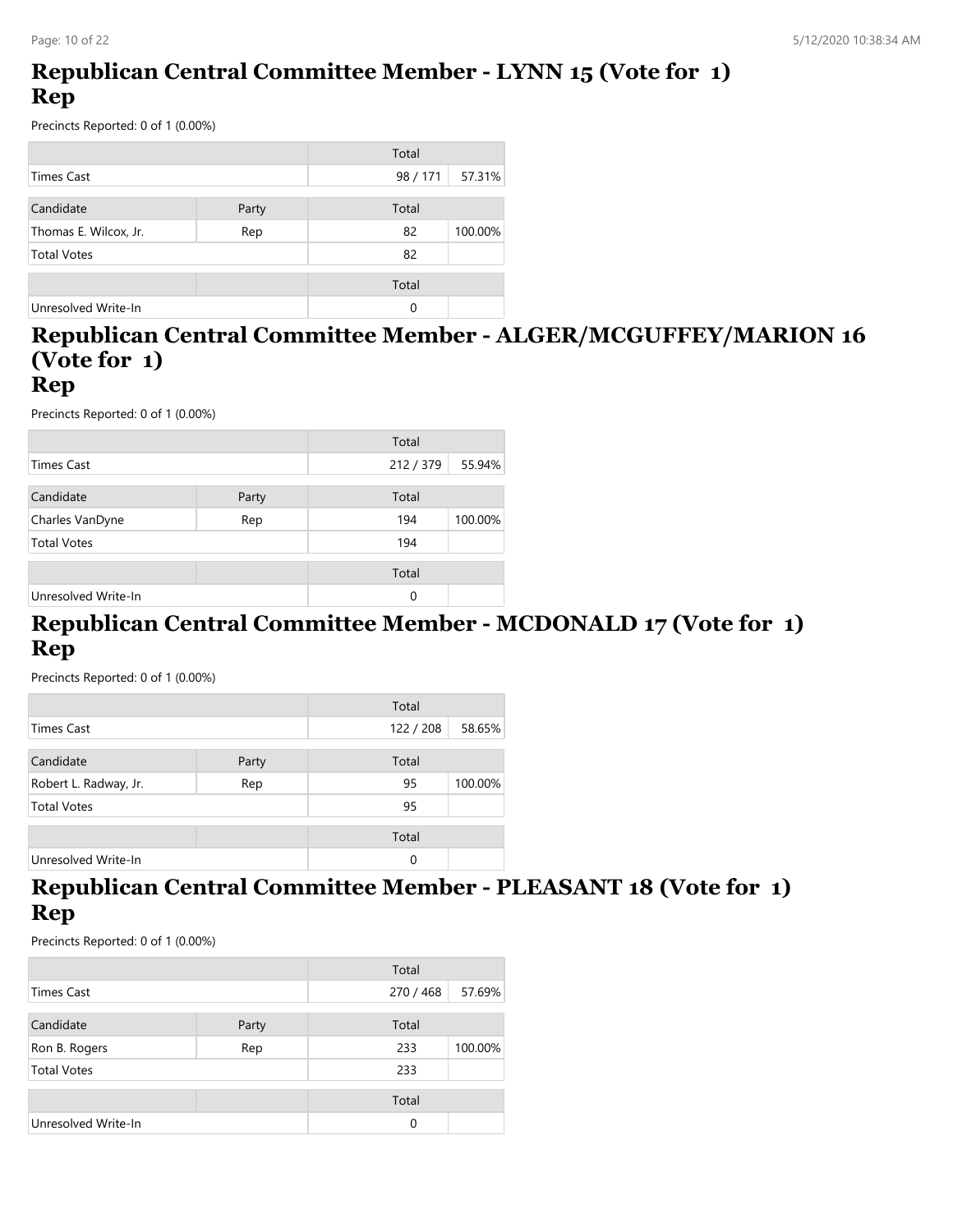# **Republican Central Committee Member - ROUNDHEAD 19 (Vote for 1) Rep**

Precincts Reported: 0 of 1 (0.00%)

|                     |       | Total  |         |
|---------------------|-------|--------|---------|
| <b>Times Cast</b>   |       | 90/163 | 55.21%  |
| Candidate           | Party | Total  |         |
| Eugene Royer        | Rep   | 83     | 100.00% |
| <b>Total Votes</b>  |       | 83     |         |
|                     |       | Total  |         |
| Unresolved Write-In |       | 0      |         |

# **Republican Central Committee Member - TAYLOR CREEK 20 (Vote for 1) Rep**

Precincts Reported: 0 of 1 (0.00%)

|                     |       | Total    |         |
|---------------------|-------|----------|---------|
| <b>Times Cast</b>   |       | 79 / 145 | 54.48%  |
| Candidate           | Party | Total    |         |
| Sharon Sams         | Rep   | 70       | 100.00% |
| <b>Total Votes</b>  |       | 70       |         |
|                     |       | Total    |         |
| Unresolved Write-In |       | 0        |         |

#### **Republican Central Committee Member - WASHINGTON 21 (Vote for 1) Rep**

|                           |       | Total   |        |
|---------------------------|-------|---------|--------|
| Times Cast                |       | 101/195 | 51.79% |
|                           |       |         |        |
| Candidate                 | Party | Total   |        |
| <b>NO CANDIDATE FILED</b> |       |         |        |
| <b>Total Votes</b>        |       | 0       |        |
|                           |       |         |        |
|                           |       | Total   |        |
| Unresolved Write-In       |       | 0       |        |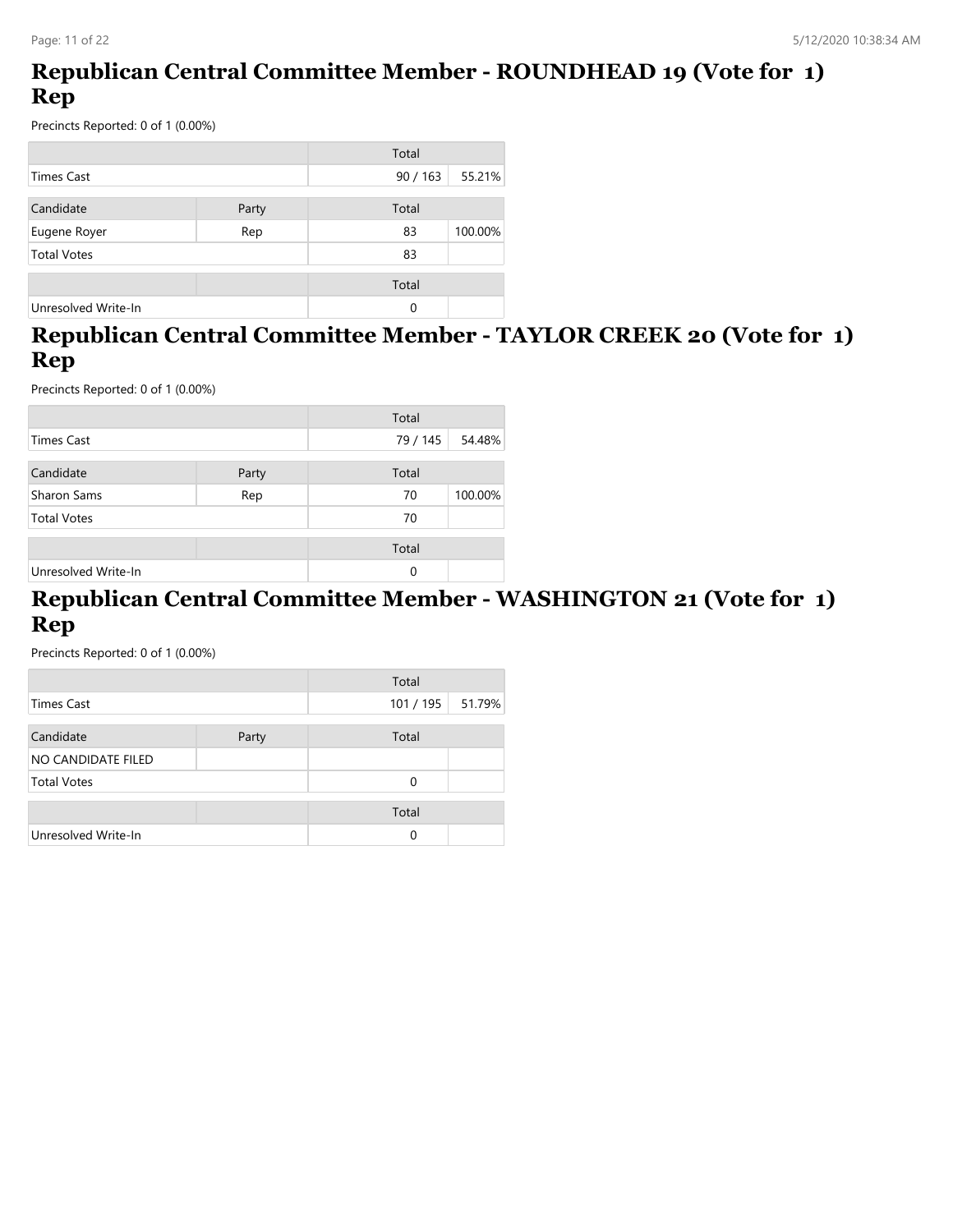#### **DEM Delegates-at-Large and Alternates-at-Large to the National Convention (Vote for 1) Dem**

Precincts Reported: 0 of 21 (0.00%)

|                       |          | Total         |        |
|-----------------------|----------|---------------|--------|
| <b>Times Cast</b>     |          | 1,113 / 1,439 | 77.35% |
| Candidate             | Party    | Total         |        |
| Michael Bennet        | Dem      | 1             | 0.09%  |
| Joseph R. Biden, Jr.  | Dem      | 775           | 71.23% |
| Michael R. Bloomberg  | Dem      | 35            | 3.22%  |
| Pete Buttigieg        | Dem      | 35            | 3.22%  |
| Tulsi Gabbard         | Dem      | 5             | 0.46%  |
| Amy Klobuchar         | Dem      | 20            | 1.84%  |
| Deval Patrick         | Dem      | 1             | 0.09%  |
| <b>Bernie Sanders</b> | Dem      | 167           | 15.35% |
| <b>Tom Steyer</b>     |          | 9             | 0.83%  |
| Elizabeth Warren      | Dem      | 40            | 3.68%  |
| <b>Total Votes</b>    |          | 1,088         |        |
|                       |          | Total         |        |
| Andrew Yang           | WRITE-IN | $\Omega$      | 0.00%  |
| Unresolved Write-In   |          | 0             |        |

#### **DEM Representative To Congress (5th District) (Vote for 1) Dem**

Precincts Reported: 0 of 21 (0.00%)

|                     |       | Total         |        |
|---------------------|-------|---------------|--------|
| <b>Times Cast</b>   |       | 1,113 / 1,439 | 77.35% |
| Candidate           | Party | Total         |        |
| M. Xavier Carrigan  | Dem   | 218           | 24.80% |
| Gene Redinger       | Dem   | 280           | 31.85% |
| Nick Rubando        | Dem   | 381           | 43.34% |
| <b>Total Votes</b>  |       | 879           |        |
|                     |       | Total         |        |
| Unresolved Write-In |       | $\Omega$      |        |

# **DEM Justice of the Supreme Court (1/1/2021) (Vote for 1) Dem**

|                     |       | Total         |         |
|---------------------|-------|---------------|---------|
| Times Cast          |       | 1,113 / 1,439 | 77.35%  |
| Candidate           | Party | Total         |         |
| John P. O'Donnell   | Dem   | 843           | 100.00% |
| <b>Total Votes</b>  |       | 843           |         |
|                     |       | Total         |         |
| Unresolved Write-In |       | 0             |         |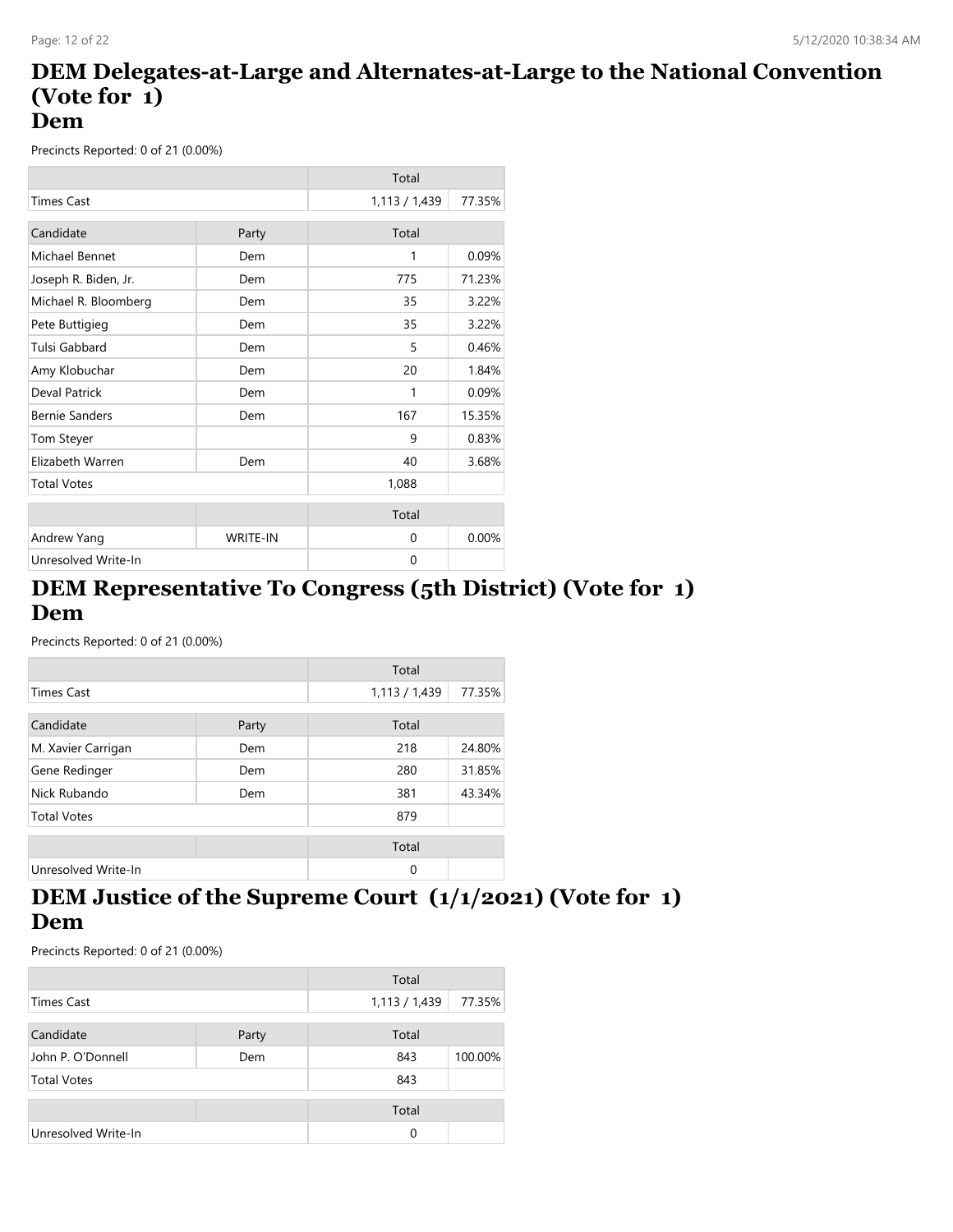# **DEM Justice of the Supreme Court (1/2/2021) (Vote for 1) Dem**

Precincts Reported: 0 of 21 (0.00%)

|                     |       | Total         |         |
|---------------------|-------|---------------|---------|
| <b>Times Cast</b>   |       | 1,113 / 1,439 | 77.35%  |
| Candidate           | Party | Total         |         |
| Jennifer Brunner    | Dem   | 879           | 100.00% |
| <b>Total Votes</b>  |       | 879           |         |
|                     |       | Total         |         |
| Unresolved Write-In |       | 0             |         |

# **DEM Judge of the Court of Appeals 3rd District (Vote for 1) Dem**

Precincts Reported: 0 of 21 (0.00%)

|                     |       | Total       |        |
|---------------------|-------|-------------|--------|
| <b>Times Cast</b>   |       | 1,113/1,439 | 77.35% |
| Candidate           | Party | Total       |        |
| NO CANDIDATE FILED  |       |             |        |
| <b>Total Votes</b>  |       | 0           |        |
|                     |       | Total       |        |
| Unresolved Write-In |       | 0           |        |

#### **DEM Representative to Congress 83rd District (Vote for 1) Dem**

Precincts Reported: 0 of 21 (0.00%)

|                     |       | Total         |        |
|---------------------|-------|---------------|--------|
| Times Cast          |       | 1,113 / 1,439 | 77.35% |
| Candidate           | Party | Total         |        |
| NO CANDIDATE FILED  |       |               |        |
| <b>Total Votes</b>  |       | 0             |        |
|                     |       | Total         |        |
| Unresolved Write-In |       | 0             |        |

#### **DEM Judge of the Court of Common Pleas (Vote for 1) Dem**

|                     |       | Total       |        |
|---------------------|-------|-------------|--------|
| Times Cast          |       | 1,113/1,439 | 77.35% |
| Candidate           | Party | Total       |        |
| NO CANDIDATE FILED  |       |             |        |
| <b>Total Votes</b>  |       | 0           |        |
|                     |       | Total       |        |
| Unresolved Write-In |       | 0           |        |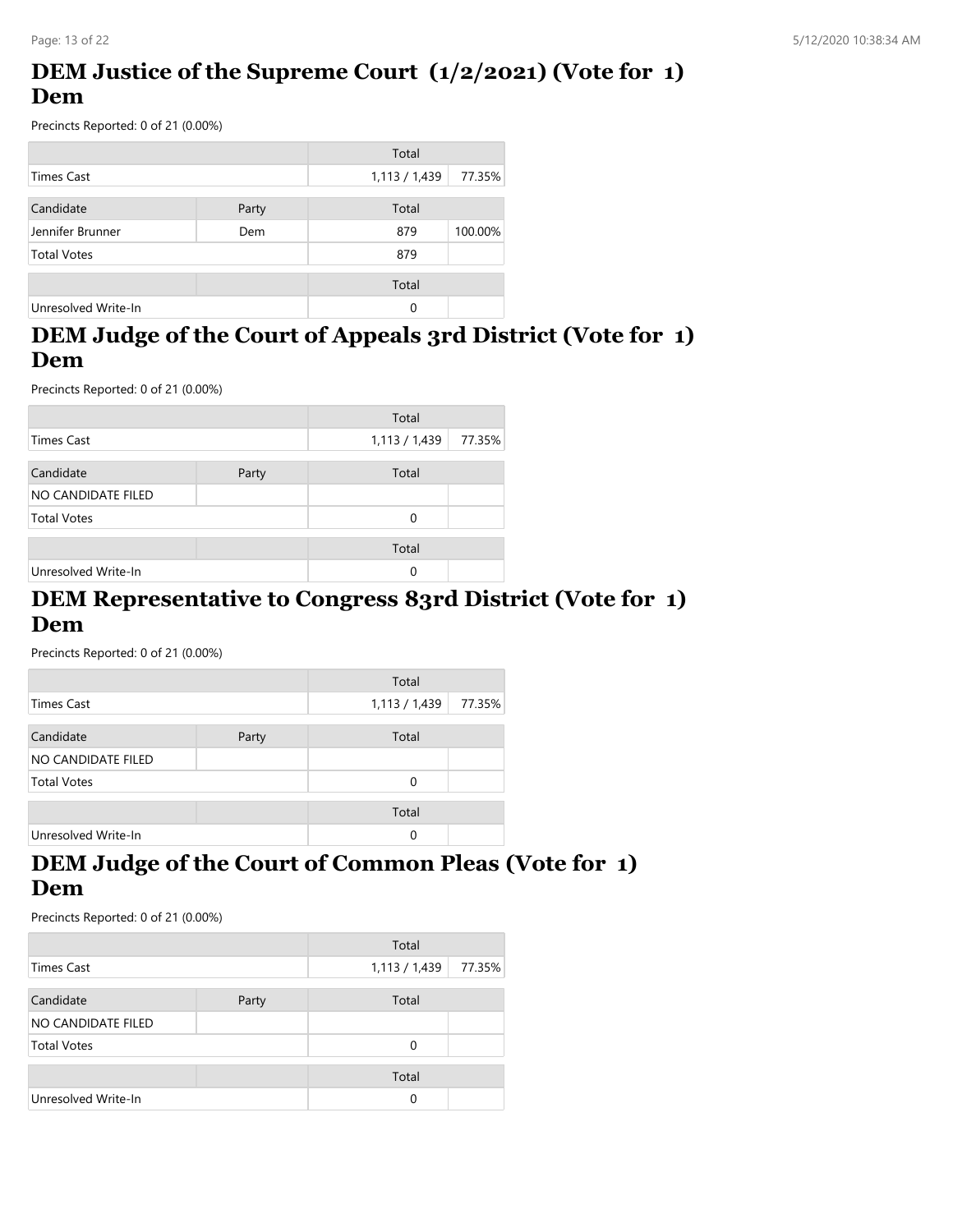#### **DEM County Commissioner (1-2-2021) (Vote for 1) Dem**

Precincts Reported: 0 of 21 (0.00%)

|                     |       | Total         |        |
|---------------------|-------|---------------|--------|
| <b>Times Cast</b>   |       | 1,113 / 1,439 | 77.35% |
| Candidate           | Party | Total         |        |
| NO CANDIDATE FILED  |       |               |        |
| <b>Total Votes</b>  |       | $\Omega$      |        |
|                     |       | Total         |        |
| Unresolved Write-In |       | 0             |        |

# **DEM County Commissioner (1-3-2021) (Vote for 1) Dem**

Precincts Reported: 0 of 21 (0.00%)

|                     |       | Total       |        |
|---------------------|-------|-------------|--------|
| Times Cast          |       | 1,113/1,439 | 77.35% |
|                     |       |             |        |
| Candidate           | Party | Total       |        |
| NO CANDIDATE FILED  |       |             |        |
| <b>Total Votes</b>  |       | $\Omega$    |        |
|                     |       | Total       |        |
| Unresolved Write-In |       | 0           |        |

#### **DEM Prosecuting Attorney (Vote for 1) Dem**

Precincts Reported: 0 of 21 (0.00%)

|                     |       | Total         |        |
|---------------------|-------|---------------|--------|
| Times Cast          |       | 1,113 / 1,439 | 77.35% |
| Candidate           | Party | Total         |        |
| NO CANDIDATE FILED  |       |               |        |
| <b>Total Votes</b>  |       | $\Omega$      |        |
|                     |       | Total         |        |
| Unresolved Write-In |       | 0             |        |

#### **DEM Clerk of the Court of Common Pleas (Vote for 1) Dem**

|                     |       | Total       |        |
|---------------------|-------|-------------|--------|
| Times Cast          |       | 1,113/1,439 | 77.35% |
|                     |       |             |        |
| Candidate           | Party | Total       |        |
| NO CANDIDATE FILED  |       |             |        |
| <b>Total Votes</b>  |       | 0           |        |
|                     |       | Total       |        |
| Unresolved Write-In |       | 0           |        |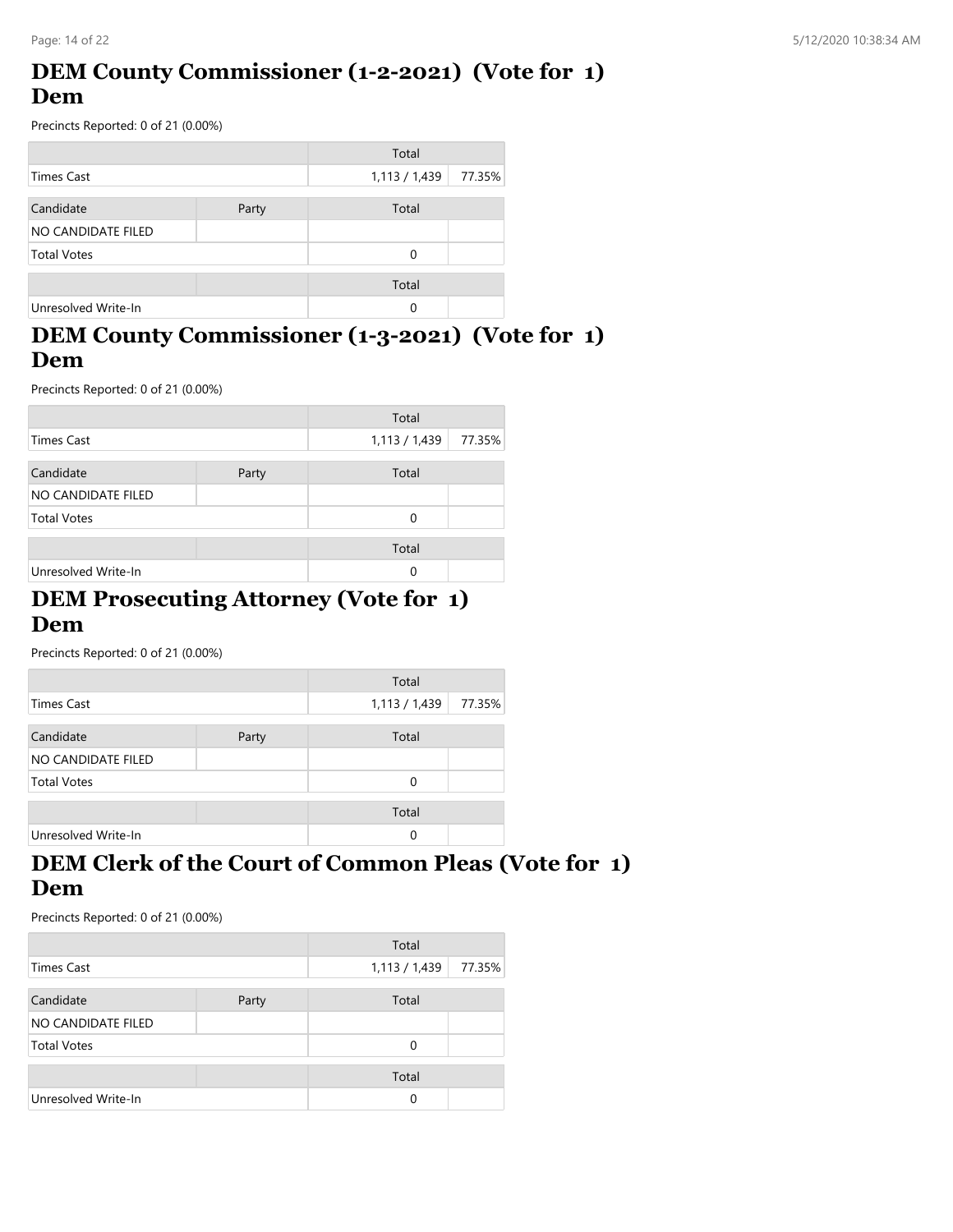#### **DEM Sheriff (Vote for 1) Dem**

Precincts Reported: 0 of 21 (0.00%)

|                     |       | Total       |        |
|---------------------|-------|-------------|--------|
| <b>Times Cast</b>   |       | 1,113/1,439 | 77.35% |
| Candidate           | Party | Total       |        |
| NO CANDIDATE FILED  |       |             |        |
| <b>Total Votes</b>  |       | 0           |        |
|                     |       | Total       |        |
| Unresolved Write-In |       | 0           |        |

#### **DEM County Recorder (Vote for 1) Dem**

Precincts Reported: 0 of 21 (0.00%)

|                     |       | Total       |        |
|---------------------|-------|-------------|--------|
| <b>Times Cast</b>   |       | 1,113/1,439 | 77.35% |
| Candidate           | Party | Total       |        |
| NO CANDIDATE FILED  |       |             |        |
| <b>Total Votes</b>  |       | 0           |        |
|                     |       | Total       |        |
| Unresolved Write-In |       | 0           |        |

#### **DEM County Treasurer (Vote for 1) Dem**

Precincts Reported: 0 of 21 (0.00%)

|                     |       | Total       |        |
|---------------------|-------|-------------|--------|
| Times Cast          |       | 1,113/1,439 | 77.35% |
| Candidate           | Party | Total       |        |
| NO CANDIDATE FILED  |       |             |        |
| <b>Total Votes</b>  |       | $\Omega$    |        |
|                     |       | Total       |        |
| Unresolved Write-In |       | 0           |        |

#### **DEM County Engineer (Vote for 1) Dem**

|                     |       | Total       |        |
|---------------------|-------|-------------|--------|
| <b>Times Cast</b>   |       | 1,113/1,439 | 77.35% |
|                     |       |             |        |
| Candidate           | Party | Total       |        |
| NO CANDIDATE FILED  |       |             |        |
| <b>Total Votes</b>  |       | 0           |        |
|                     |       | Total       |        |
| Unresolved Write-In |       | 0           |        |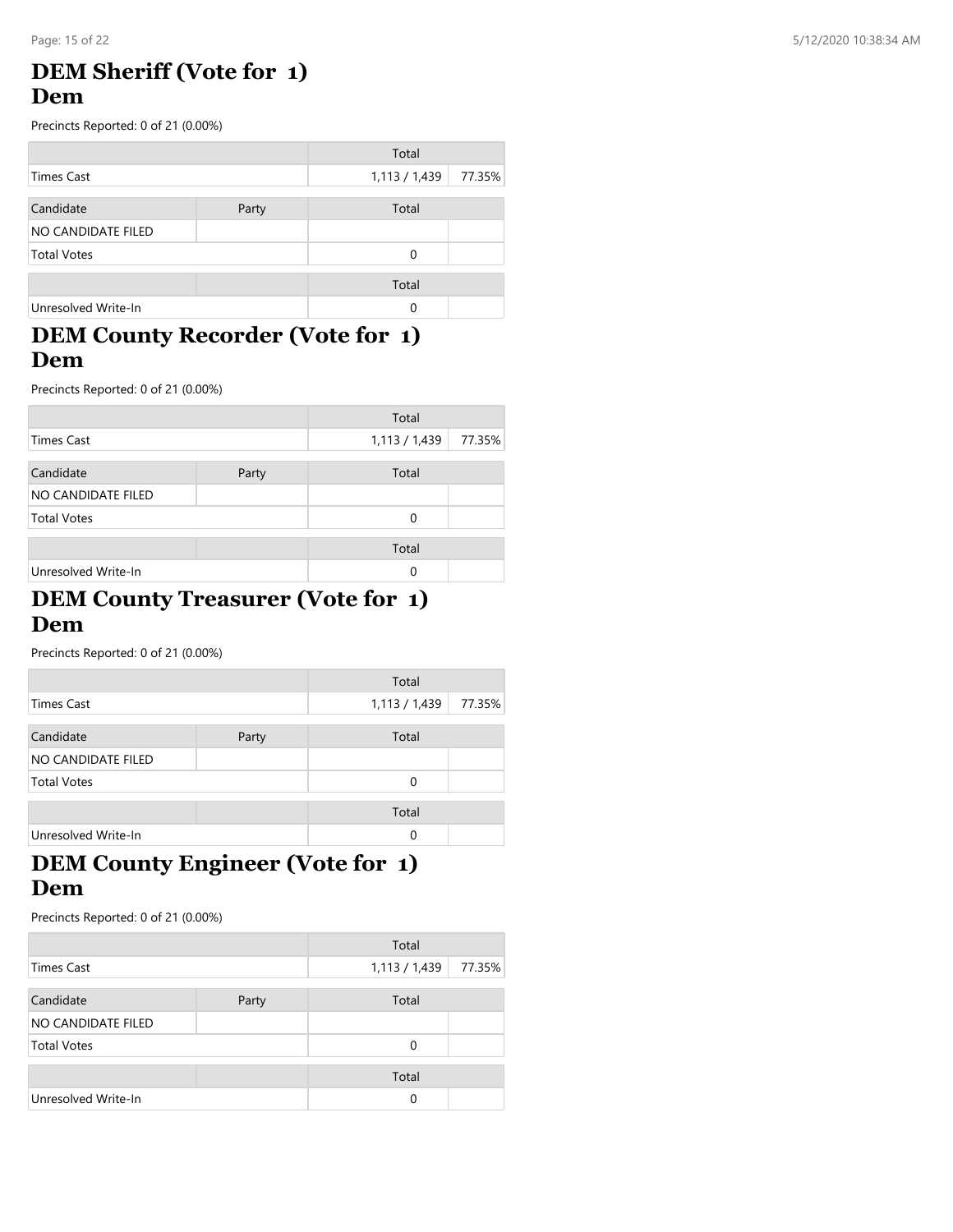#### **DEM Coroner (Vote for 1) Dem**

Precincts Reported: 0 of 21 (0.00%)

|                     |       | Total         |        |
|---------------------|-------|---------------|--------|
| <b>Times Cast</b>   |       | 1,113 / 1,439 | 77.35% |
|                     |       |               |        |
| Candidate           | Party | Total         |        |
| NO CANDIDATE FILED  |       |               |        |
| <b>Total Votes</b>  |       | $\Omega$      |        |
|                     |       |               |        |
|                     |       | Total         |        |
| Unresolved Write-In |       | 0             |        |

#### **Democrat Central Committee Person - KENTON 1 01 (Vote for 1) Dem**

Precincts Reported: 0 of 1 (0.00%)

|                     |       | Total   |         |
|---------------------|-------|---------|---------|
| <b>Times Cast</b>   |       | 78 / 94 | 82.98%  |
| Candidate           | Party | Total   |         |
| Joseph A. Hord      | Dem   | 66      | 100.00% |
| <b>Total Votes</b>  |       | 66      |         |
|                     |       | Total   |         |
| Unresolved Write-In |       | 0       |         |

#### **Democrat Central Committee Person - KENTON 2 02 (Vote for 1) Dem**

Precincts Reported: 0 of 1 (0.00%)

|                     |       | Total   |         |
|---------------------|-------|---------|---------|
| Times Cast          |       | 108/115 | 93.91%  |
| Candidate           | Party | Total   |         |
| John C. Hatcher     | Dem   | 74      | 100.00% |
| <b>Total Votes</b>  |       | 74      |         |
|                     |       | Total   |         |
| Unresolved Write-In |       | 0       |         |

#### **Democrat Central Committee Person - KENTON 3 03 (Vote for 1) Dem**

|                      |       | Total  |         |
|----------------------|-------|--------|---------|
| <b>Times Cast</b>    |       | 62/101 | 61.39%  |
| Candidate            | Party | Total  |         |
| Stephanie McCullough |       | 46     | 100.00% |
| <b>Total Votes</b>   |       | 46     |         |
|                      |       | Total  |         |
| Unresolved Write-In  |       | 0      |         |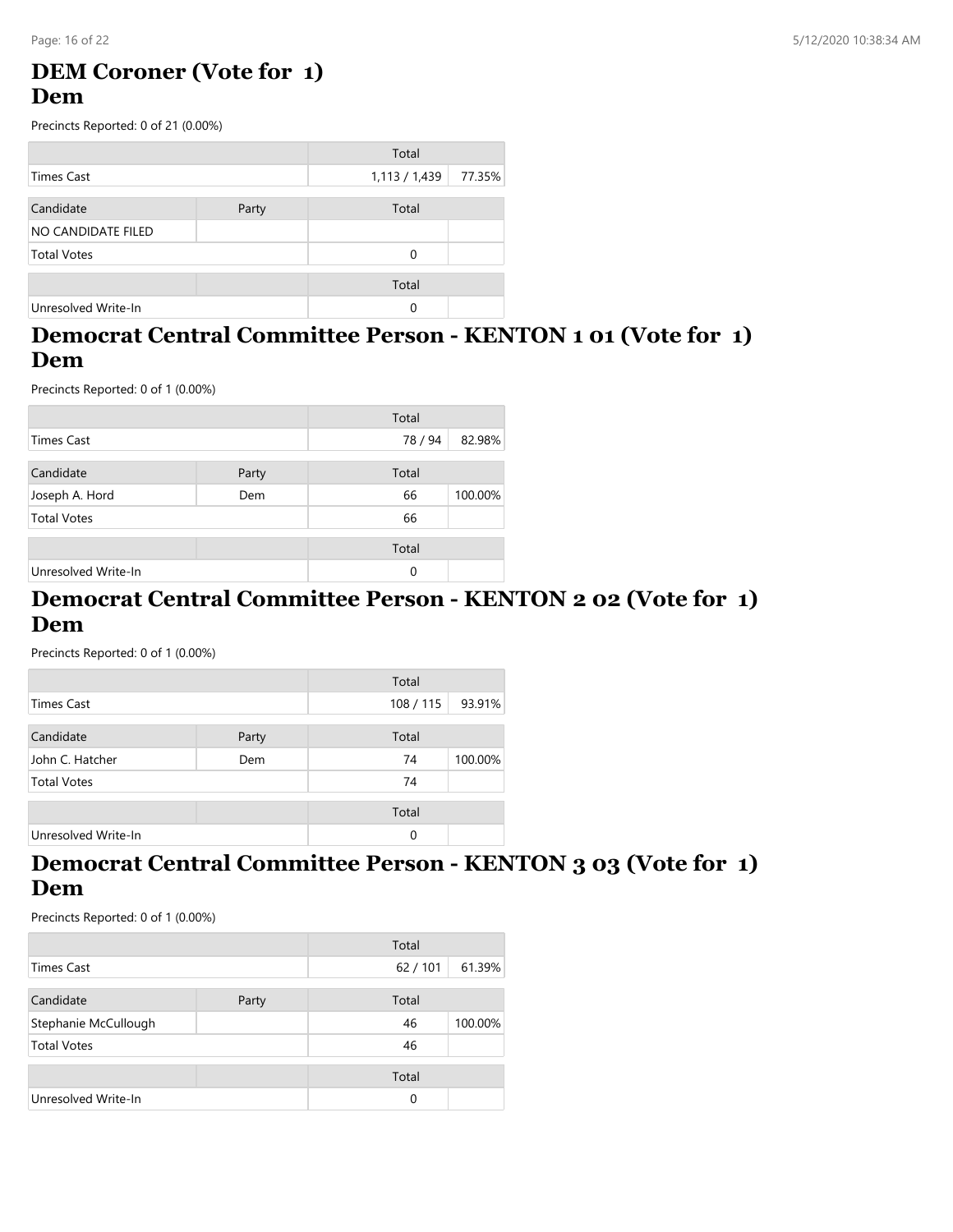# **Democrat Central Committee Person - KENTON 4 04 (Vote for 1) Dem**

Precincts Reported: 0 of 1 (0.00%)

|                     |       | Total |         |
|---------------------|-------|-------|---------|
| <b>Times Cast</b>   |       | 30/51 | 58.82%  |
| Candidate           | Party | Total |         |
| Russell H. Frost    |       | 20    | 100.00% |
| <b>Total Votes</b>  |       | 20    |         |
|                     |       | Total |         |
| Unresolved Write-In |       | 0     |         |

# **Democrat Central Committee Person - DUNKIRK/BLANCHARD 05 (Vote for 1)**

#### **Dem**

Precincts Reported: 0 of 1 (0.00%)

|                     |       | Total   |        |
|---------------------|-------|---------|--------|
| Times Cast          |       | 46 / 76 | 60.53% |
| Candidate           | Party | Total   |        |
| NO CANDIDATE FILED  |       |         |        |
| <b>Total Votes</b>  |       | 0       |        |
|                     |       |         |        |
|                     |       | Total   |        |
| Unresolved Write-In |       | 0       |        |

#### **Democrat Central Committee Person - BUCK 06 (Vote for 1) Dem**

Precincts Reported: 0 of 1 (0.00%)

|                     |       | Total |         |
|---------------------|-------|-------|---------|
| Times Cast          |       | 31/27 | 114.81% |
|                     |       |       |         |
| Candidate           | Party | Total |         |
| Shirley A. Robson   | Dem   | 23    | 100.00% |
| <b>Total Votes</b>  |       | 23    |         |
|                     |       | Total |         |
| Unresolved Write-In |       |       |         |
|                     |       | 0     |         |

#### **Democrat Central Committee Person - CESSNA 07 (Vote for 1) Dem**

|                     |       | Total    |         |
|---------------------|-------|----------|---------|
| Times Cast          |       | 24/38    | 63.16%  |
| Candidate           | Party | Total    |         |
| Madelyn Lowery      | Dem   | 15       | 100.00% |
| <b>Total Votes</b>  |       | 15       |         |
|                     |       | Total    |         |
| Unresolved Write-In |       | $\Omega$ |         |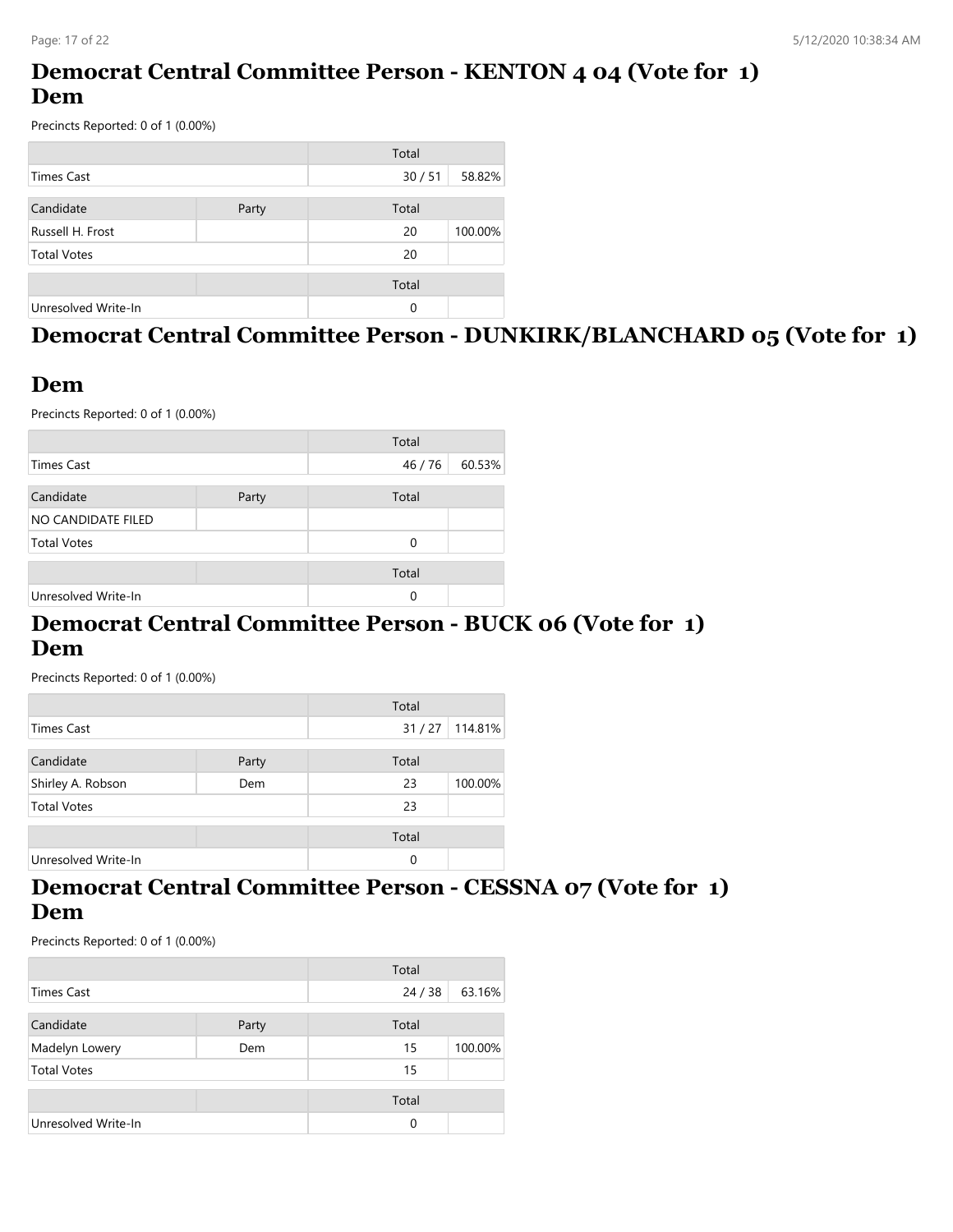# **Democrat Central Committee Person - DUDLEY 08 (Vote for 1) Dem**

Precincts Reported: 0 of 1 (0.00%)

|                     |       | Total |         |
|---------------------|-------|-------|---------|
| <b>Times Cast</b>   |       | 33/51 | 64.71%  |
|                     |       |       |         |
| Candidate           | Party | Total |         |
| Robert L. White     | Dem   | 23    | 100.00% |
| <b>Total Votes</b>  |       | 23    |         |
|                     |       | Total |         |
| Unresolved Write-In |       | 0     |         |

## **Democrat Central Committee Person - GOSHEN 09 (Vote for 1) Dem**

Precincts Reported: 0 of 1 (0.00%)

|                      |       | Total |         |
|----------------------|-------|-------|---------|
| <b>Times Cast</b>    |       | 19/25 | 76.00%  |
| Candidate            | Party | Total |         |
| Katherine D. Flowers | Dem   | 14    | 100.00% |
| <b>Total Votes</b>   |       | 14    |         |
|                      |       | Total |         |
| Unresolved Write-In  |       | 0     |         |

#### **Democrat Central Committee Person - MT VICTORY/RIDGEWAY/HALE 10 (Vote for 1) Dem**

Precincts Reported: 0 of 1 (0.00%)

|                     |       | Total |         |
|---------------------|-------|-------|---------|
| <b>Times Cast</b>   |       | 39/54 | 72.22%  |
|                     |       |       |         |
| Candidate           | Party | Total |         |
| Janie Seiler        | Dem   | 31    | 100.00% |
| <b>Total Votes</b>  |       | 31    |         |
|                     |       | Total |         |
|                     |       |       |         |
| Unresolved Write-In |       | 0     |         |

#### **Democrat Central Committee Person - FOREST/JACKSON 11 (Vote for 1) Dem**

|                          |       | Total    |         |
|--------------------------|-------|----------|---------|
| Times Cast               |       | 81/102   | 79.41%  |
| Candidate                | Party | Total    |         |
| Rebecca L. Snider<br>Dem |       | 66       | 100.00% |
| <b>Total Votes</b>       |       | 66       |         |
|                          |       | Total    |         |
| Unresolved Write-In      |       | $\Omega$ |         |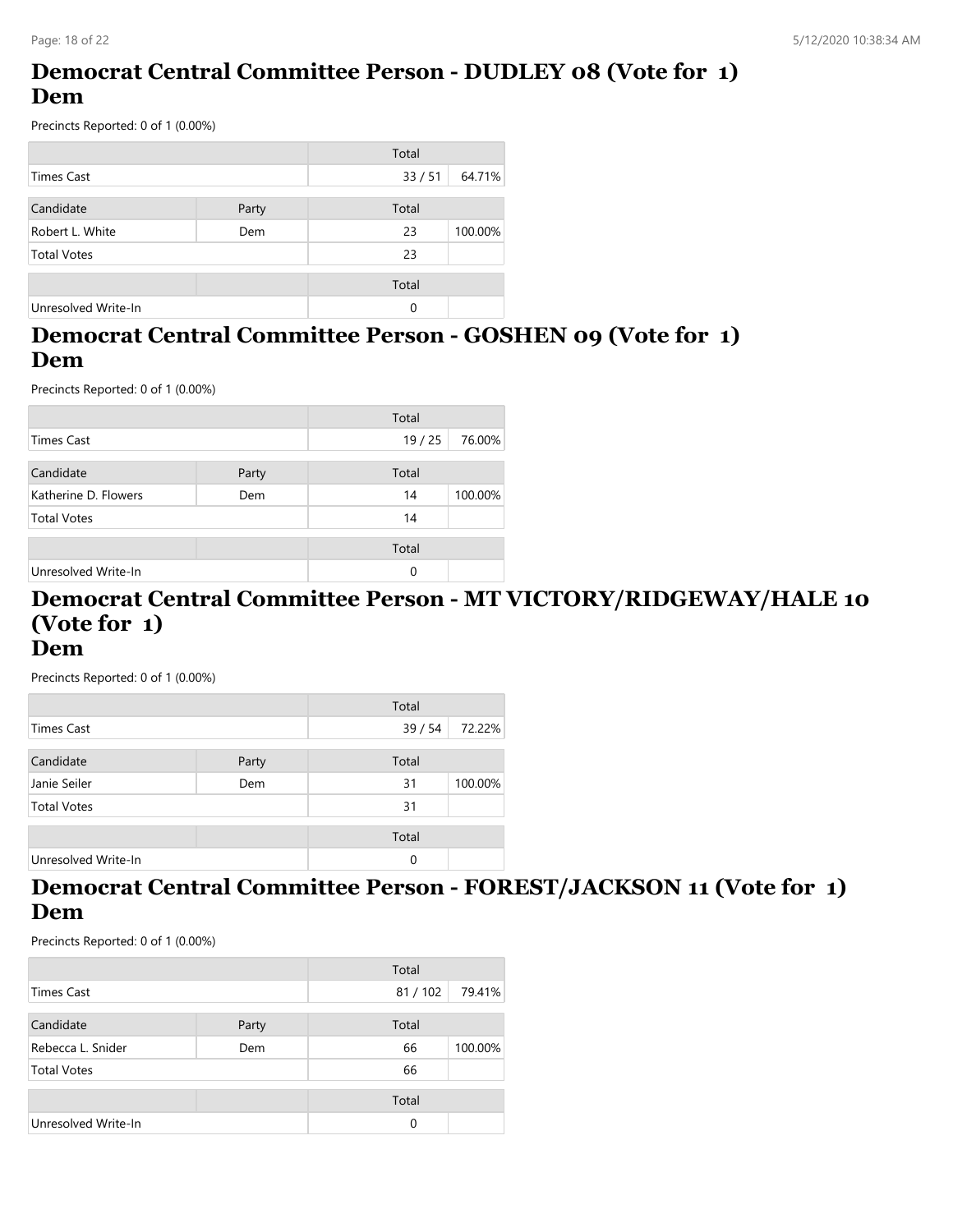# **Democrat Central Committee Person - ADA NORTH 12 (Vote for 1) Dem**

Precincts Reported: 0 of 1 (0.00%)

|                     |       | Total  |         |
|---------------------|-------|--------|---------|
| <b>Times Cast</b>   |       | 73/133 | 54.89%  |
| Candidate           | Party | Total  |         |
| Maya Fischhoff      | Dem   | 55     | 100.00% |
| <b>Total Votes</b>  |       | 55     |         |
|                     |       | Total  |         |
| Unresolved Write-In |       | 0      |         |

#### **Democrat Central Committee Person - ADA SOUTH 13 (Vote for 1) Dem**

Precincts Reported: 0 of 1 (0.00%)

|                     |       | Total  |         |
|---------------------|-------|--------|---------|
| <b>Times Cast</b>   |       | 119/99 | 120.20% |
| Candidate           | Party | Total  |         |
| Sheila Coressel     | Dem   | 91     | 100.00% |
| <b>Total Votes</b>  |       | 91     |         |
|                     |       | Total  |         |
| Unresolved Write-In |       | 0      |         |

#### **Democrat Central Committee Person - LIBERTY 14 (Vote for 1) Dem**

Precincts Reported: 0 of 1 (0.00%)

|            | Total |                   |
|------------|-------|-------------------|
| Times Cast |       | 78 / 78   100.00% |

#### **Democrat Central Committee Person - LYNN 15 (Vote for 1) Dem**

|                     |       | Total    |         |
|---------------------|-------|----------|---------|
| Times Cast          |       | 25/43    | 58.14%  |
| Candidate           | Party | Total    |         |
| Miles Sheldon       | Dem   | 16       | 100.00% |
| <b>Total Votes</b>  |       | 16       |         |
|                     |       | Total    |         |
| Unresolved Write-In |       | $\Omega$ |         |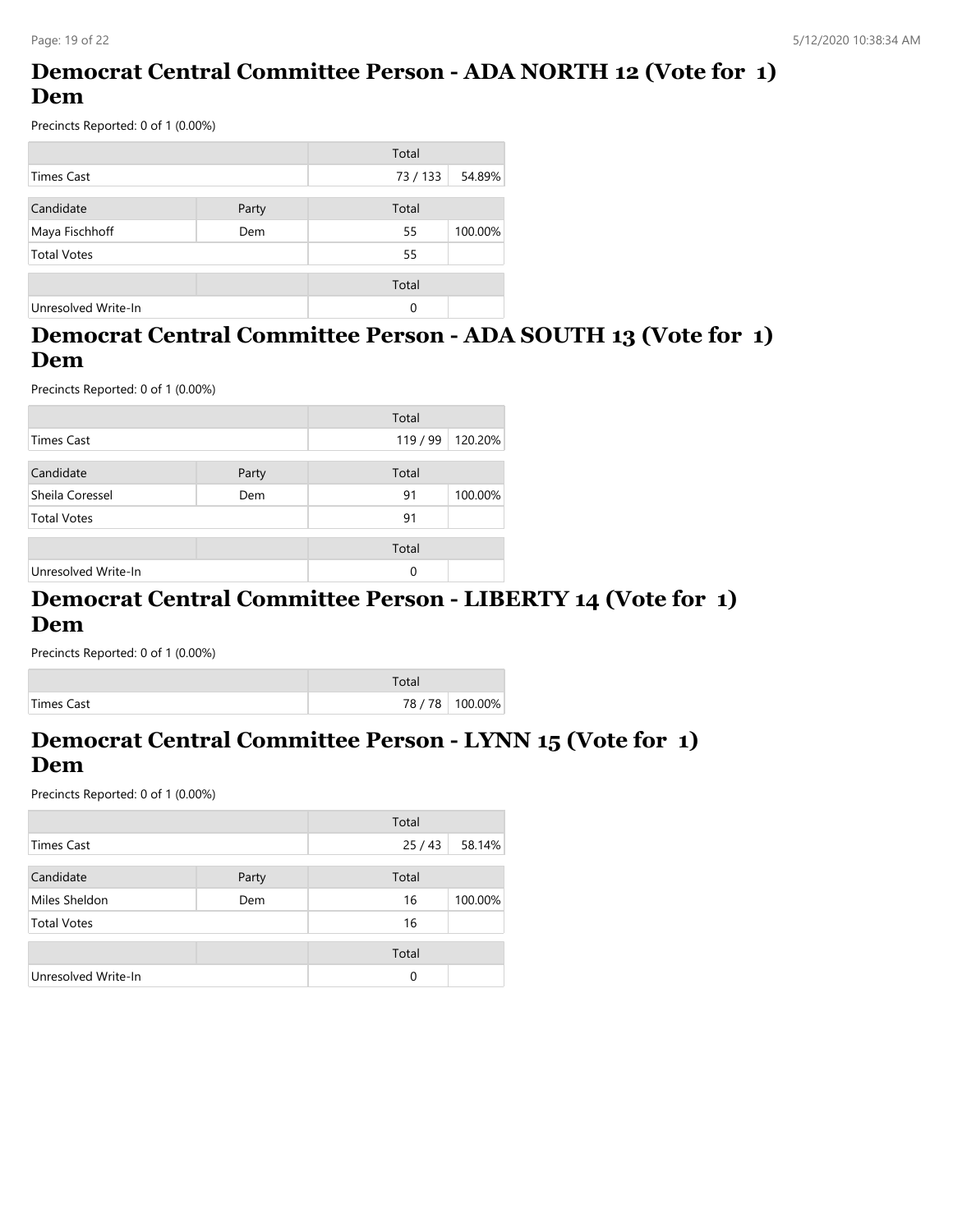#### **Democrat Central Committee Person - ALGER/MCGUFFEY/MARION 16 (Vote for 1) Dem**

Precincts Reported: 0 of 1 (0.00%)

|                     |       | Total  |         |
|---------------------|-------|--------|---------|
| Times Cast          |       | 93/116 | 80.17%  |
|                     |       |        |         |
| Candidate           | Party | Total  |         |
| Terry Donnal        | Dem   | 49     | 100.00% |
| <b>Total Votes</b>  |       | 49     |         |
|                     |       | Total  |         |
|                     |       |        |         |
| Unresolved Write-In |       | 0      |         |

## **Democrat Central Committee Person - MCDONALD 17 (Vote for 1) Dem**

Precincts Reported: 0 of 1 (0.00%)

|                     |       | Total |        |
|---------------------|-------|-------|--------|
| Times Cast          |       | 31/40 | 77.50% |
| Candidate           | Party | Total |        |
| NO CANDIDATE FILED  |       |       |        |
| <b>Total Votes</b>  |       | 0     |        |
|                     |       | Total |        |
| Unresolved Write-In |       | 0     |        |

#### **Democrat Central Committee Person - PLEASANT 18 (Vote for 1) Dem**

Precincts Reported: 0 of 1 (0.00%)

|                     |       | Total |         |
|---------------------|-------|-------|---------|
| Times Cast          |       | 72/97 | 74.23%  |
|                     |       |       |         |
| Candidate           | Party | Total |         |
| Nicia Ray           | Dem   | 63    | 100.00% |
| <b>Total Votes</b>  |       | 63    |         |
|                     |       | Total |         |
| Unresolved Write-In |       | 0     |         |

#### **Democrat Central Committee Person - ROUNDHEAD 19 (Vote for 1) Dem**

|                     |       | Total    |        |
|---------------------|-------|----------|--------|
| Times Cast          |       | 33/36    | 91.67% |
| Candidate           | Party | Total    |        |
| NO CANDIDATE FILED  |       |          |        |
| <b>Total Votes</b>  |       | $\Omega$ |        |
|                     |       | Total    |        |
| Unresolved Write-In |       | 0        |        |